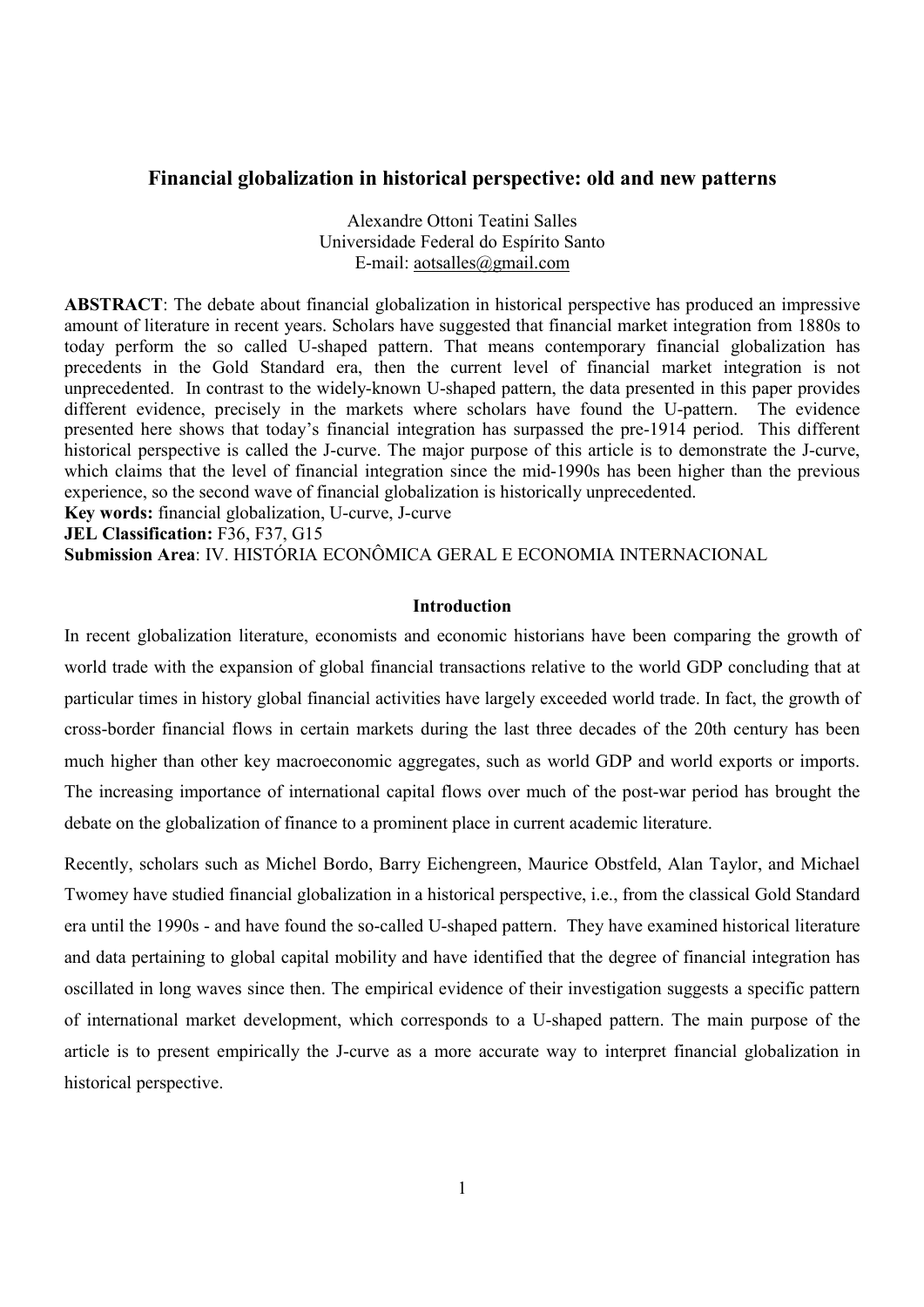## **1. The U-shaped pattern<sup>1</sup>**

According to the U-shaped pattern, financial markets presented high levels of integration during the forty years prior to WWI. This integration declined sharply in the years between the wars, recovering gradually after the Bretton Woods agreements until it reached again, in the 1990s, the comparably high levels of financial integration attained before 1914. Obstfeld and Taylor (2002) have applied statistical and/or econometric models to support their argumentation towards the U-curve. Most commonly, they have used data on current accounts relative to GDP ratios, real and nominal interest rate differentials (1998) and on the relationship between domestic savings and investment (Taylor 1996).

The U-shaped pattern has been considered a conventional wisdom on the evolution of international capital mobility since roughly half a century before WWI (Obstfeld & Taylor 2004:85). The U-shaped trend line points out two key messages: 1) The first era of financial globalization lasted from 1870 to 1914 and the second from the 1980s to the mid-1990s; and 2) The level of capital integration before 1914 was comparable to or even higher than that of the 1990s. In short, contemporary financial globalization is not unprecedented, therefore there is nothing new in the contemporary international financial scenario.

The U-shaped pattern (and also the J-curve) has not been represented in all financial indicators.<sup>2</sup> Maurice Obstfeld & Alan Taylor (2002, 2004) draw upon a range of indicators such as cross-border flows and stocks, saving-investment correlations, current account positions and asset price movements to describe financial globalization as a phenomenon performed by multiple indicators. Nevertheless they did not assert that a Ucurve is achieved in all these indicators. Conversely, Obstfeld & Taylor (2002) compiled the data on the stocks of foreign assets and liabilities concerning world GDP at benchmark years over the period of 1825 to 1995, and found a U-shaped pattern for the period 1870-1995. Moreover, Michael Twomey (2000) claimed a U-shaped pattern for the ratio stock of outward FDI/GDP between the 1913 and 1995. Therefore, in most of the specialised literature, the data used to outline the U-curve does not include all of the 1990s, i.e. scholars have been arriving at the U-shaped trend using data from the late  $19<sup>th</sup>$  century up to 1995.

Expanding these figures to 2000 or more, certain measures that had held the U-trend line assumed a J-shape format. Hence, the next section aims to present this statistical evidence that raises an argument for proposing an alternative interpretation of the historical course of global finance since the Gold Standard. I updated the figures from 1995 to the end of the 1990s in the markets where scholars have achieved the U-shaped pattern,

<sup>&</sup>lt;sup>1</sup> The literature on the U-shaped pattern is widely known in academic circles, for this reason this section presented only a short review of its key aspects.

<sup>&</sup>lt;sup>2</sup> There are key outstanding reasons for the paucity of financial data dated from the late 19<sup>th</sup>/early 20<sup>th</sup> centuries. Rajan & Zingales (2003) suggest three main difficulties in obtaining reliable sources of historical information on financial markets: 1. primary sources are often lost or inaccessible; 2. secondary sources are contradictory or uncritically repeat the same primary sources; and 3. the type of statistical information changed from the late  $19<sup>th</sup>$  to the late  $20<sup>th</sup>$  century.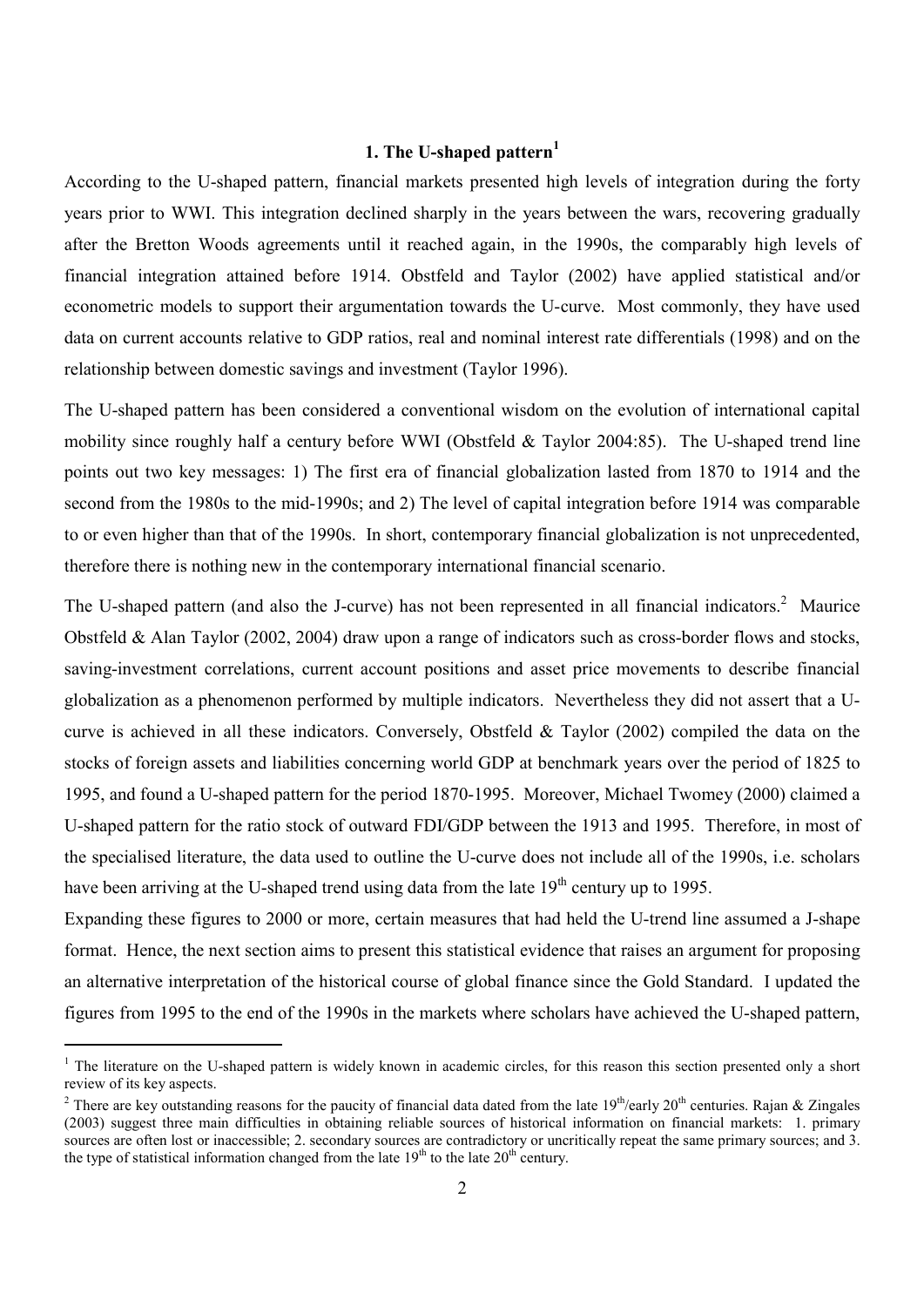(for the stock of outward FDI into the early years of the  $21<sup>st</sup>$  century), and a different shape was found, closely related to the so-called J-curve. This empirical evidence suggests that financial integration of the contemporary financial markets is higher than in the past.

#### **2. The J-shaped proposition**

Several authors have agreed with the existence of the U-curve but not all of them have provided statistical evidence to demonstrate it (Eichengreen, 1996). This way, apart from the stock of foreign assets and outward FDI, I did not find in the literature another statistical demonstration of the U-shaped pattern. This is understandable since accurate financial data for the period of the Gold Standard is quite scarce (as mentioned in footnote 2). This section aims to present quantitative evidence challenging the U-shaped pattern in those two markets where the U-curve was found, i.e. stock of foreign assets and liabilities and stock of outward FDI. According to the data presented here, financial flows were bulkier from the 1990s onwards in those markets in comparison to the peak of the Gold Standard era. Therefore, instead of a U-curve, this new configuration resembles a J-shaped pattern.

The J-curve concerns a huge surge of financial activity during the 1990s and the early 21<sup>st</sup> century. The Jshaped pattern proposal could be described as follows: these markets were globally integrated during pre-1914 era; their activities collapsed in the period between the wars; after a gradual post-war recovery they reached a higher level of activity starting from the 1960s, reaching a peak from the second half of the 1990s and onwards. In contrast to the U-shaped pattern, the global financial flows during the contemporary era have been unprecedented and much more voluminous than they were in the classical Gold Standard period. In this case, the J-curve draws attention to a historical and unique stage of international financial integration in the late  $20<sup>th</sup>$  and early  $21<sup>st</sup>$  centuries.

The appearance of the J-curve is closely related to the fact that the data presented by Obstfeld & Taylor (2002) and Twomey (2000) is outdated. Their calculations included data up to 1995. I have piece together authoritative figures from 1995 to 2000 (stocks of foreign assets and liabilities), and to 2005 (stocks of outward FDI). As a result, the J-shaped curve appears to be more robust to indicate the historical trajectory of these markets. In the following section, I shall present an important piece of statistical evidence in order to establish the J-shape proposition.

#### **2.1. Evidence of Foreign Assets and Liabilities**

Obstfeld and Taylor have published (in partnership and individually) books and articles on international capital mobility starting from the classical Gold Standard until 2000. Their 2002 piece examined the stocks foreign investment to GDP between 1825 and 1995 in an attempt to assess the historical extent of global capital mobility in this market. Furthermore, in chapter two of their 2004 book, they presented the same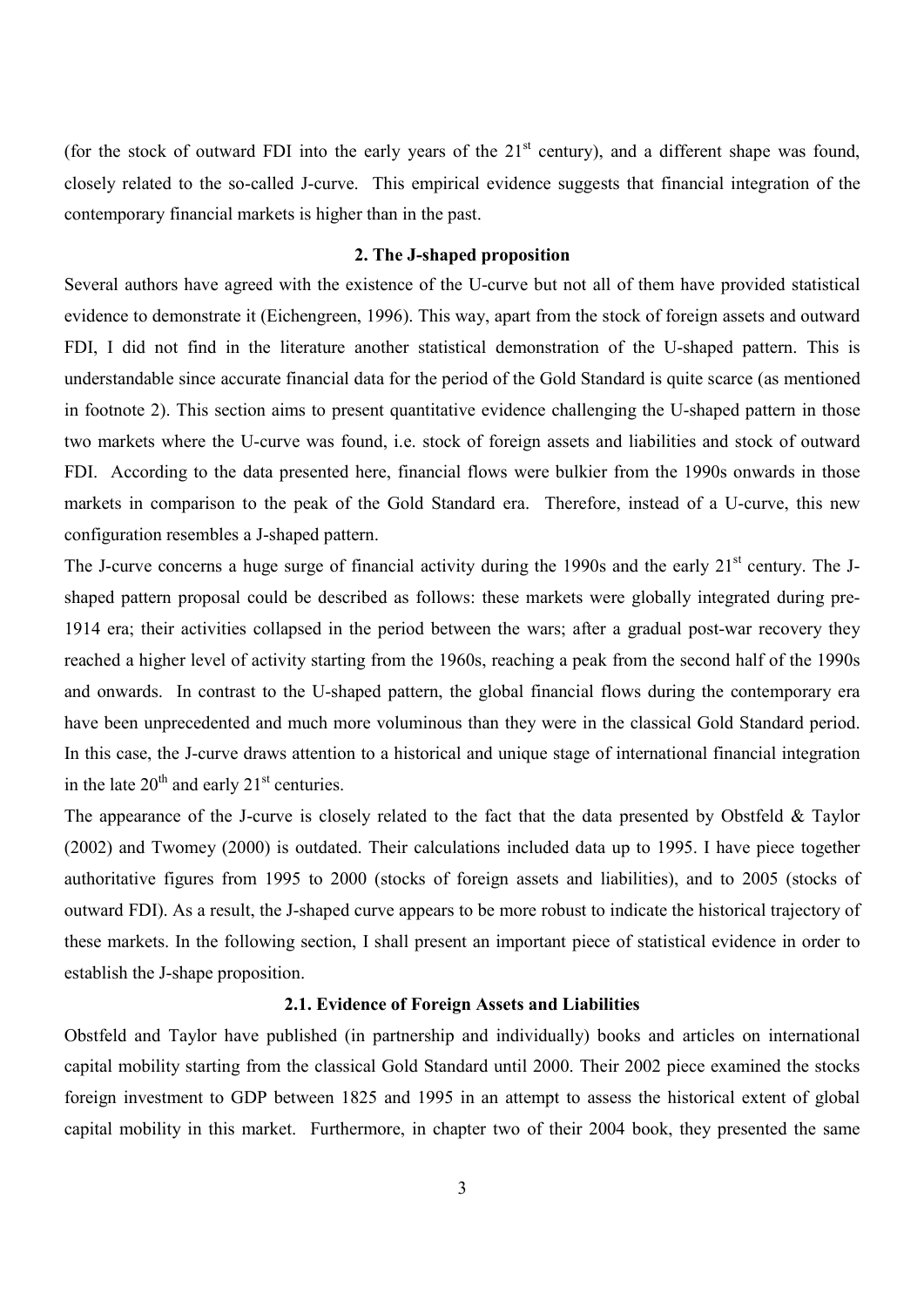model but updated the data to 2000. In the 2002 article they achieved the U-curve but in 2004 nothing was asserted about it.

The results obtained by the calculations made in 2004 help to present a piece of empirical evidence for the Jcurve. However, some preliminary considerations about the methodology of their model are important beforehand in order to make clear in which sense their figures provide evidence for the J-curve.

When they first presented the model, Obstfeld & Taylor (2002) intended to divide the stock of foreign-owned capital by the "seemingly ideal denominator", which is the total stock of capital (financial or real) aiming to assess the size of global foreign investment. However, two major problems related to the denominator arose. First of all, the number of countries that have reliable data to estimate capital stocks is very limited for the pre-1914 time. In addition Obstfeld & Taylor (2002:19) claim that:

The problem with using financial capital measures is that they have greatly multiplied over the long run as financial development has expanded the number of balance sheets in the economy, thanks to the rise of numerous financial intermediaries. This trend, in principle, could happen at any point in time without any underlying change in the extent of foreign asset holdings.

Given these limitations, they chose a straightforward and available measure as a denominator, that is, the level of output calculated in current prices in US dollars. As a result, their equation comprises a measure capable of evaluating the variations of capital-output ratio throughout time. The nominal foreign data was classified into two categories: foreign assets and liabilities. Their results relating to the ratio of foreign assets and liabilities to the world GDP are especially noteworthy for the purpose of the J-curve and should be carefully examined.

The figure below is based on Obstfeld  $\&$  Taylor (2004) and represents the foreign assets in the world economy between 1870 and 2000. It represents the best global indication for this sort of indicator achieved in the literature on financial globalization until 2004. As can be seen, the curve below resembles a "J" rather than a "U" curve, embodying the first piece of evidence towards the J-curve.



**Figure 1. Foreign assets in world economy: 1870-2000**

Source: Obstfeld & Taylor (2004:52, 53)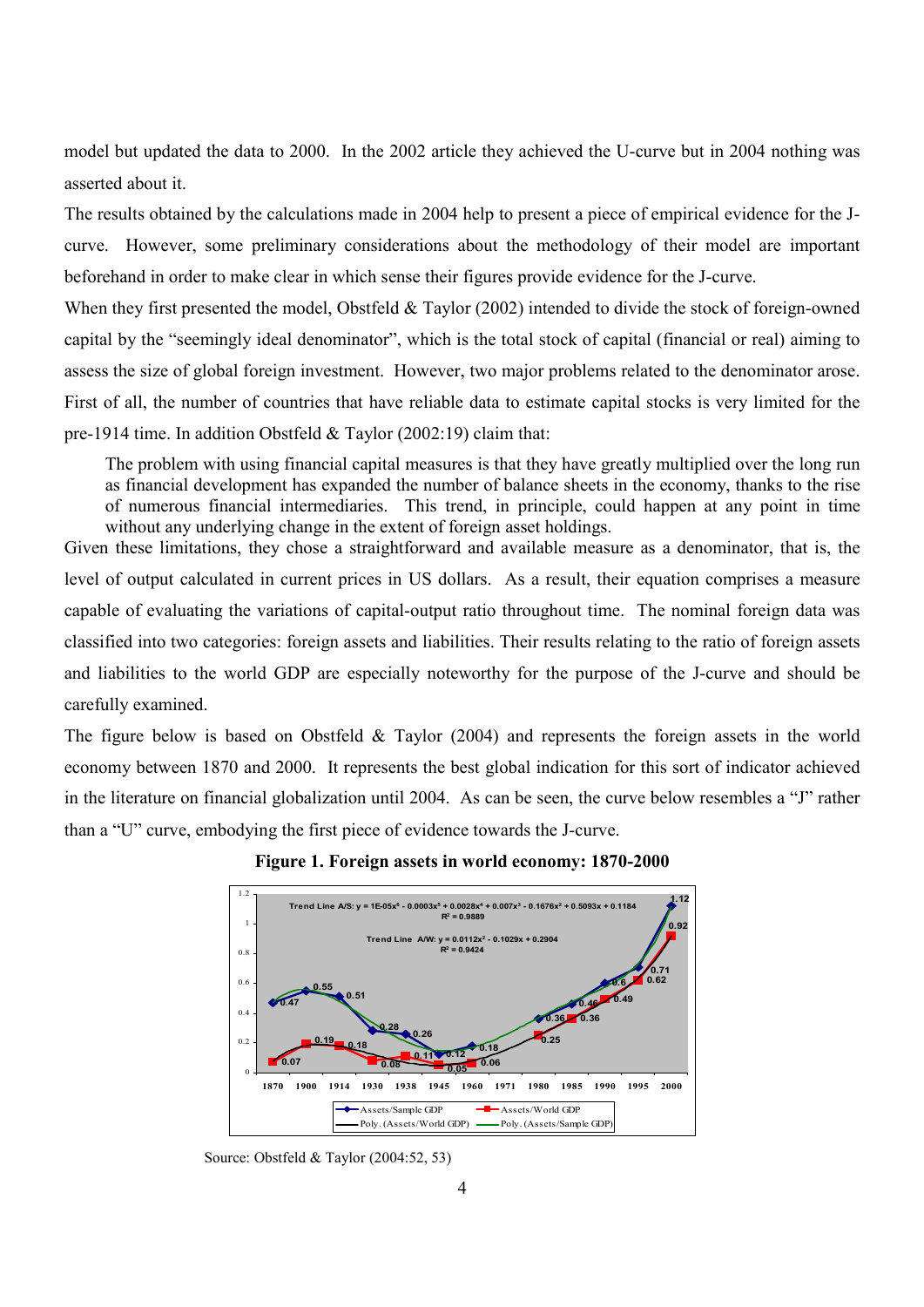Focusing on the ratio of foreign assets to world GDP, one realises that during the classical Gold Standard era it rose from 7 per cent in 1870 to 18 per cent in 1914. As expected, the ratio fell sharply during the interwar period, reaching a mere 5 per cent in 1945, which was its lowest level during the interwar period. Only in 1980 did foreign assets regain a similar volume of transactions to that of 1914. In this year, 25 per cent of world output was invested in foreign assets, i.e. a mark comparable to the 18 per cent achieved in 1914. Then, a U-shaped pattern of foreign assets to world GDP is formed from 1870 to 1980.

However, from the mid-1980s until the end of the 1990s, the growth of the indicator was historically unprecedented. As figure 1 shows, foreign assets in 1985 were twice as high as the 1914 figure. In 1990, it was 49 per cent of world GDP, 62 per cent in 1995 and 92 per cent in 2000, which is five times higher than in 1914. In other words, in 1990 about half of world output was invested in foreign assets, conversely only ten years later, an impressive figure of 92 per cent of world GDP was invested in these assets. In comparison, this amount was only 19 per cent at the peak of the classical Gold Standard.

The exponential growth presented above could be considered an unprecedented historical event, and thus provides evidence of a J-curve in the foreign assets to world GDP ratio, nevertheless this evidence is not yet sufficiently robust. Obstfeld & Taylor (2002, 2004) recognise the existence of a problem in the numerator. According to them, for many countries there are no information about foreign investments, hence for several of them the authors add zero to the numerator but include their output in the denominator to compose the world GDP figure. Consequently, the estimation based on foreign assets to world output becomes underestimated. For this reason, they call it the "lower bound" of the true ratio.

An alternative to solve this problem is to include in the denominator the GDP of the same number of countries that have data for foreign investment. Thus, the sample from 1870 to 1960 was considerably reduced, including only seven major economies (UK, France, Germany, the Netherlands, US, Canada and Japan). Based on IMF calculations, after 1980 up to thirty countries that have both foreign investment and GDP data were included. By the year 2000, the sample was expanded to over 60 countries. It provides an alternative estimation called "foreign assets to sample GDP". According to the authors, despite being more precise than the "lower bound" ratio, this measure is overestimated because not many countries were included throughout the analysed time period. This overestimation is higher between 1870 and 1960 because the sample includes only the seven "principal players", i.e. countries that have more diversified foreign portfolios than the other economies of the world. For this reason, they called this estimation the "upper bound" of the true ratio.

As can be seen in Figure 1, the foreign assets to sample GDP (upper bound ratio) measure represents a higher but similar picture as that presented by the foreign assets to world GDP (lower bound ratio), also conforming more to the J-shape. The ratios presented are still much higher in the second globalization era than during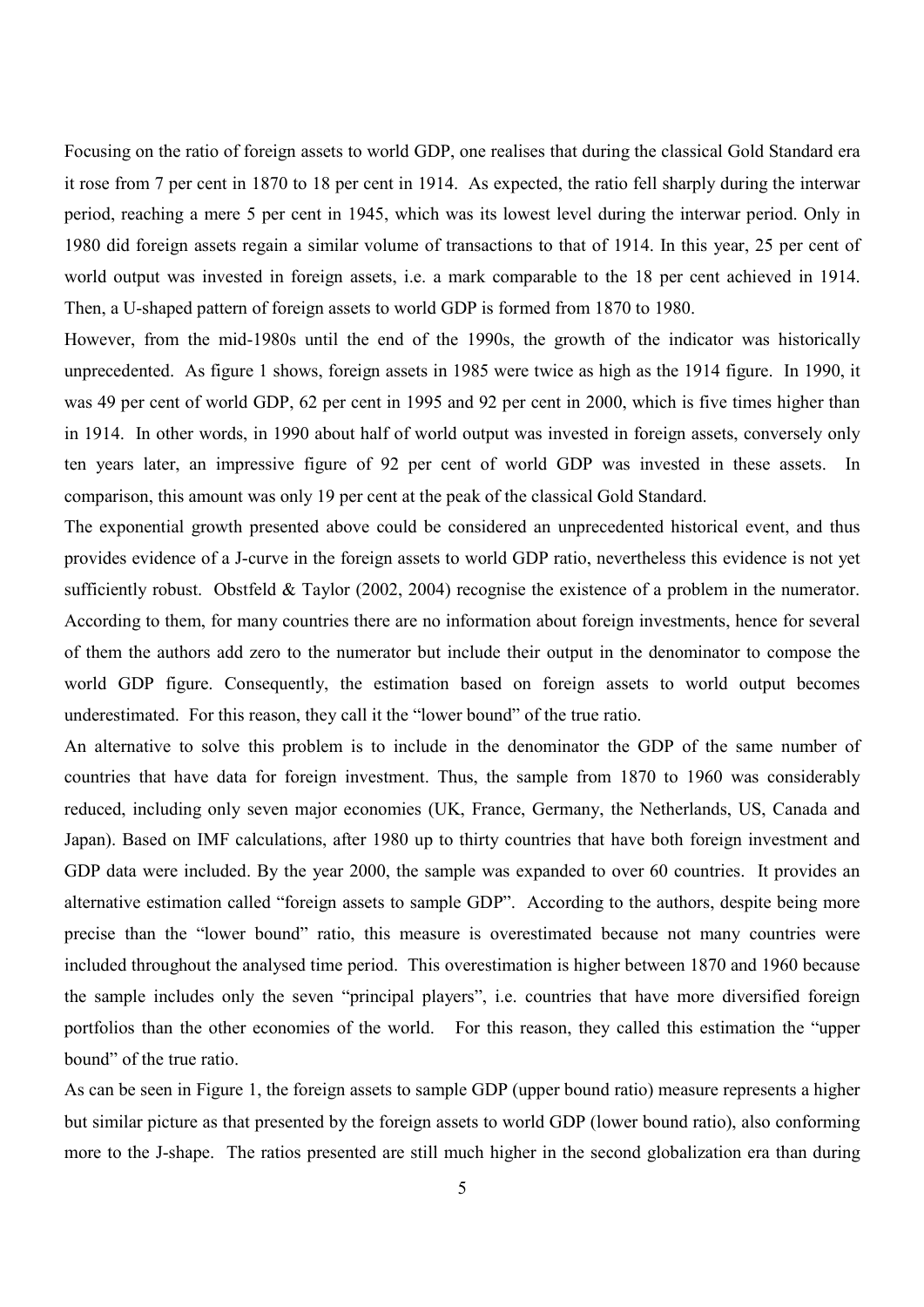the first one. In 1870, the relative amount reached 47 per cent, rising to 55 in 1900 and falling slightly to 51 per cent in 1914. It collapsed to only 12 per cent in 1945, ascending gradually to 18 per cent in 1960, 36 per cent in 1980, and reached 60 per cent in 1990, similar to the circa 1914 figure. Therefore, a U-curve is formed in terms of foreign assets to sample GDP for the period 1870-1990. In 1995 this figure was 71 per cent, and in 2000 it reached 112 per cent. Again, the same unprecedented level of financial integration can be observed since the 2000 figure is twice as big as the figure reached at the zenith of the first era (55 per cent in 1900). This means an amount equivalent to more than the whole world output was invested in foreign assets in 2000 in comparison to 1900.

The data collected for foreign liabilities is much more fragmented than for foreign assets, so the chart was suppressed, but it is worthy to mention the figures for the sake of the argument. The foreign liabilities to world GDP in 1900 was 14 per cent, then reached its peak during the Gold Standard with 21 per cent in 1914, increasing slightly to 30 per cent in 1980, but sharply in 1995 (79 per cent). It reached the year 2000 presenting 95 per cent, four times bigger than the 1900 figure. In this case, a U-curve was formed from 1900 to 1980, earlier than the pattern observed above in the assets side. However, taking into account the period from 1900 to 2000, it can be seen that the picture resembles a J-curve. During the 1990s, the growth of foreign liabilities by world GDP was particularly faster and again unprecedented. Despite being fragmented, this could be another piece of evidence regarding the J-shape proposal.<sup>3</sup>

Obstfeld & Taylor (2002, 2004) already recognised the shortcomings of their indicators but despite of that, they asserted that their results were still a "potentially illuminating historical description" (2002:21, 2004:51). As noted above, they originally developed this model in their 2002 article. In the paper, their time series lasted from 1825 to 1995. They interpret the results as providing further evidence for the U-shaped pattern for global financial markets. On this account, Obstfeld & Taylor (2002:26) concluded that:

Data on gross international asset positions seem broadly consistent with the idea of a U-shape in the evolution of international capital mobility since the late nineteenth century, though it is less clear how we should compare the degree of diversification attained by some countries then with today's apparently significant, albeit declining, home bias in foreign asset holdings. Figuring whether too much or too little diversification existed at any point must remain conjectural, and conclusions would hinge on calibrated and estimated portfolio model applied historically. This is certainly an object for future research.

Observing the results up to 1995, this conclusion may be sound. However, using the updated figures as displayed in chapter two of their 2004 book, one realises that in any case the ratios of foreign capital stocks in 2000 returned to levels comparable to the Gold Standard era. Conversely, in 2000 all coefficients were

<sup>&</sup>lt;sup>3</sup> Conversely, regarding the ratio of liabilities to sample GDP, secular comparisons are not possible since there are only four observations available.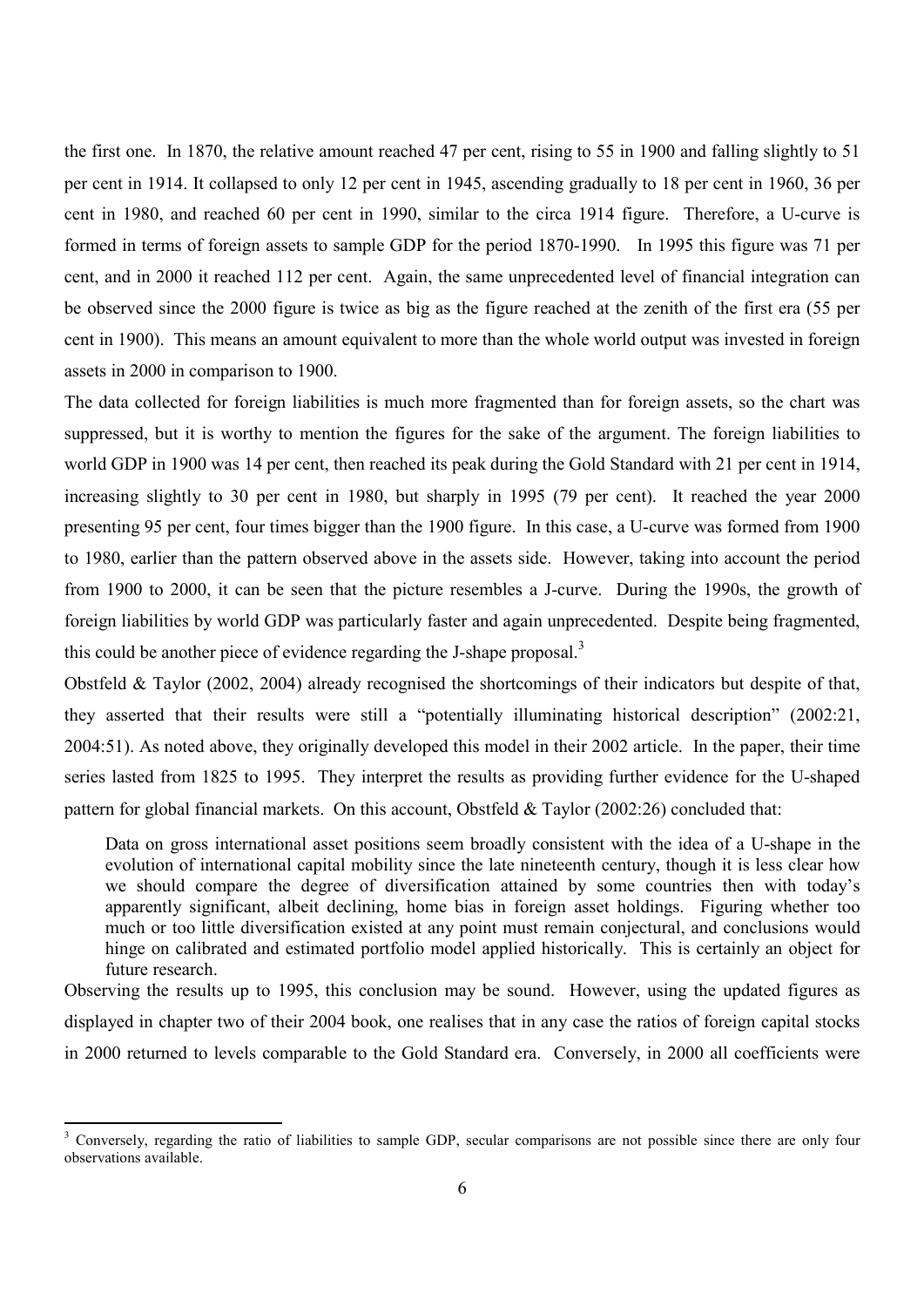much larger than those observed prior to WWI. That is why the figures suggest an unprecedented level of global financial activity in the 1990s, resembling the J-pattern and not the U-curve.

In fact, comparing the conclusions presented in their 2002 article with their analysis displayed in 2004, they clearly change their mind regarding the applicability of the U-shape. As mentioned in the quotation above, using the data up to 1995, they asserted that the results are "broadly consistent" with the U-shaped pattern. However in the book there is no reference to the existence of the U-curve related to foreign assets and liabilities. Therefore, their latest calculations indicate that something different from the U-shaped pattern is happening in the international financial scenario in terms of foreign assets in the world economy. The quantitative survey pinpointed a time when a surge of foreign capital stocks occurred in the 1990s, and this discovery points to an alternative standard, referred to in this article as the J-curve.

As Obstfeld & Taylor recognised, both foreign assets and liabilities ratios (as a sample GDP and world GDP) are not truly global, especially for the 1870-1960 period. The "upper bound" is an overestimation and the "lower bound" represents an underestimation of the true ratio. Nonetheless, up to the present moment, no scholar had put together a reliable empirical estimation for foreign assets and liabilities for more countries than the seven economies included in Obstfeld & Taylor's sample for the 1870-1960 period. Therefore, this is the best sample available in the specialised literature, then it is the best historical indication of this kind of cross-border transaction so far. Assuming that this result is the best up till now, one can consider that from 1870 to 1960, the true ratio is certainly somewhere in between the "upper bound" and the "lower bound", although it is not possible to define exactly at which point. Nevertheless, from 1970 to 2004, this problem is already solved. As will be presented in the section below, Lane & Milesi-Ferretti (2006) have calculated the external assets and liabilities for one hundred and forty-five countries, which comprise almost a global coverage. As can be seen in figure 5, the level of international equity integration in both advanced countries and emerging markets increased significantly, performing a huge surge of financial activity from the 1990s to the early years of the present century.

Sadly, for methodological reasons, it is not possible to interpolate the Obstfeld & Taylor figures from 1870- 1960 to the Lane & Milesi-Ferretti calculation after the 1970s. But just for the sake of argument, let us suppose that the data on stock of foreign assets and on GDP were available from 1870 to 1960 for most countries, thereby providing a robust global sample. In this supposition, the empirical problem in the numerator identified by Obstfeld & Taylor would be resolved. As a result, the value of the numerator will increase significantly, probably not as much as the value of the denominator, because the countries included certainly do not have as many external assets as the "principal players", but the coefficient will be much more representative of the true line. The new ratio will promote an upward movement in the assets to the world GDP line across this period. The precise magnitude of this growth is impossible to foresee without the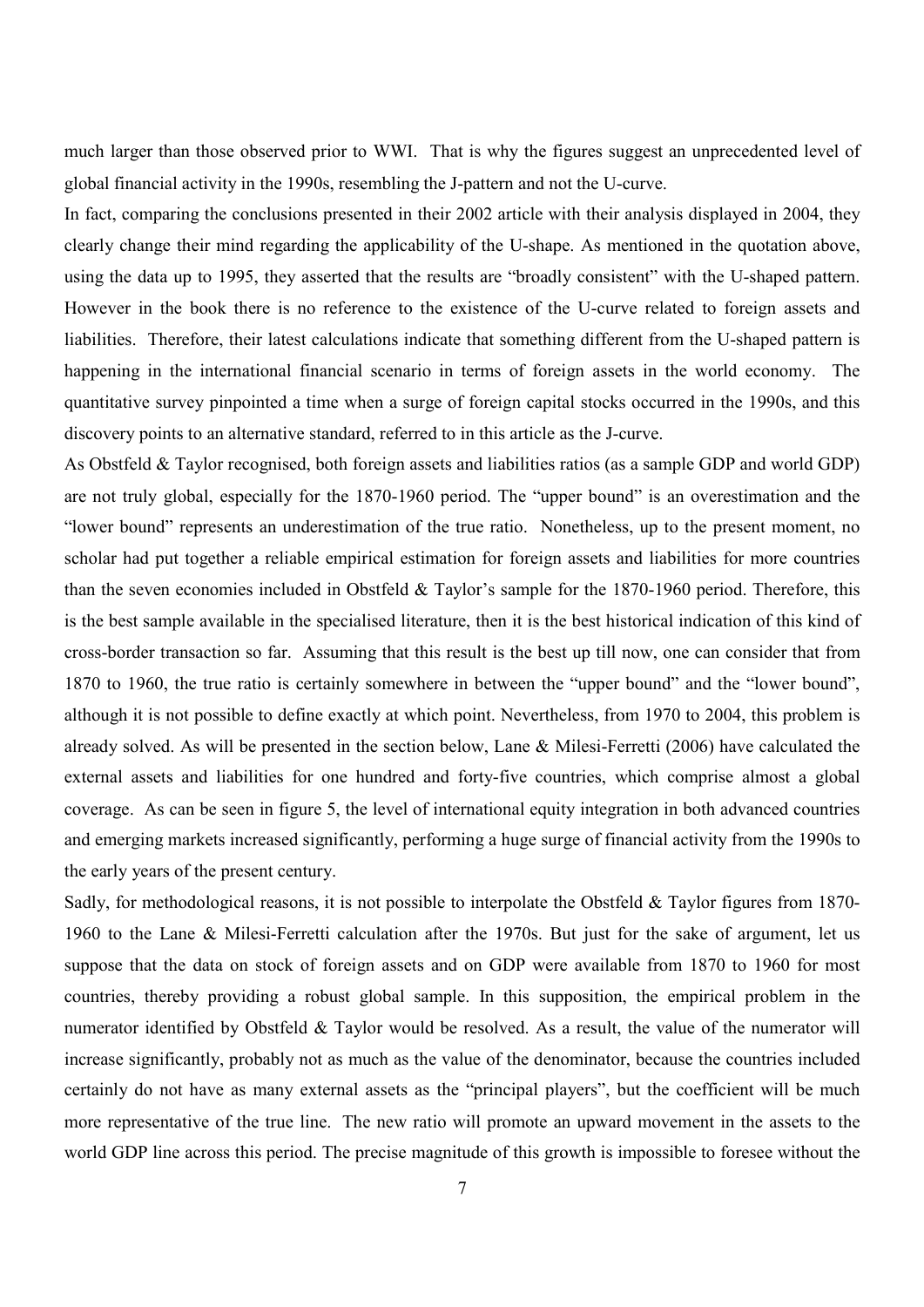data, but surely it will be traced in between the lower and upper bounds. Despite this supposition obviously cannot be considered as crystal clear evidence, it provides an illustrative picture of a J-curve for the entire period.

There is a further indication suggesting that after the updated calculations Obstfeld and Taylor (2004) had indeed changed their mind. Taylor (2004:29) replicated the same figure presented in this book for foreign assets and liabilities to 2000 and affirmed that "we now know that trade has flourished ever since, as has finance, with both now flowing at volumes that, *by some yardsticks*, exceed the peak reached in 1913" (Italics added). The part of this sentence related to finance could be in fact an excellent short expression of the key message underlying the J-curve. In summary, the empirical result accrued in this section is a piece of evidence pointing to an unprecedented upsurge in global foreign assets during the 1990s.

Providing evidence concerning to one of the indicators that was considered to resembles the U-shaped pattern (Obstfeld and Taylor 2002), this section satisfied one of the objectives of this paper regarding the establishment of the J-curve. The next and final step will be to investigate the historical behaviour of the FDI historically. As mentioned before, Twomey (2000) achieved the U-curve through the stock of outward FDI using data from 1913 to 1995. Using the authoritative historical sources available, I have collected FDI data from 1913 to 2005 and I have achieved a contrasting picture, which is another piece of evidence regarding to the J-curve.

#### **2.2. Evidence about Foreign Direct Investment**

The second main step in establishing the J-curve proposal is to demonstrate the J-shape through historical FDI data. Therefore, this section focuses on statistically presenting the J-curve based on FDI figures rather than discussing its development and effects on home and recipient countries; neither is it the intention of this section to examine the FDI driving forces, nor to compare it with other sorts of investments such as portfolio investments. Nevertheless, some preliminary clarifications should be made to explain the central characteristics of FDI.

Multilateral organisations such as the IMF, OECD, United Nations, and also scholars have defined FDI according to various criteria. The definition of FDI is based on balance-of-payments transactions between residents and non-residents. For the purpose of this section, it is enough to state that it is an investment made by a resident entity devoted to acquiring long-term interest in enterprises operating outside of the economy of the investor (its foreign affiliate).<sup>4</sup> The parent company and its affiliates form a Multinational Company (MNC). The resident must have control over the affiliate, i.e., 10 per cent or more of the ordinary shares or

<sup>&</sup>lt;sup>4</sup> In most of the specialised literature there is little doubt as to the importance of FDI to economic development and global capital integration during the 20<sup>th</sup> century. The academic debate on FDI is very extensive and controversial, but these aspects do not lie within the scope of this paper.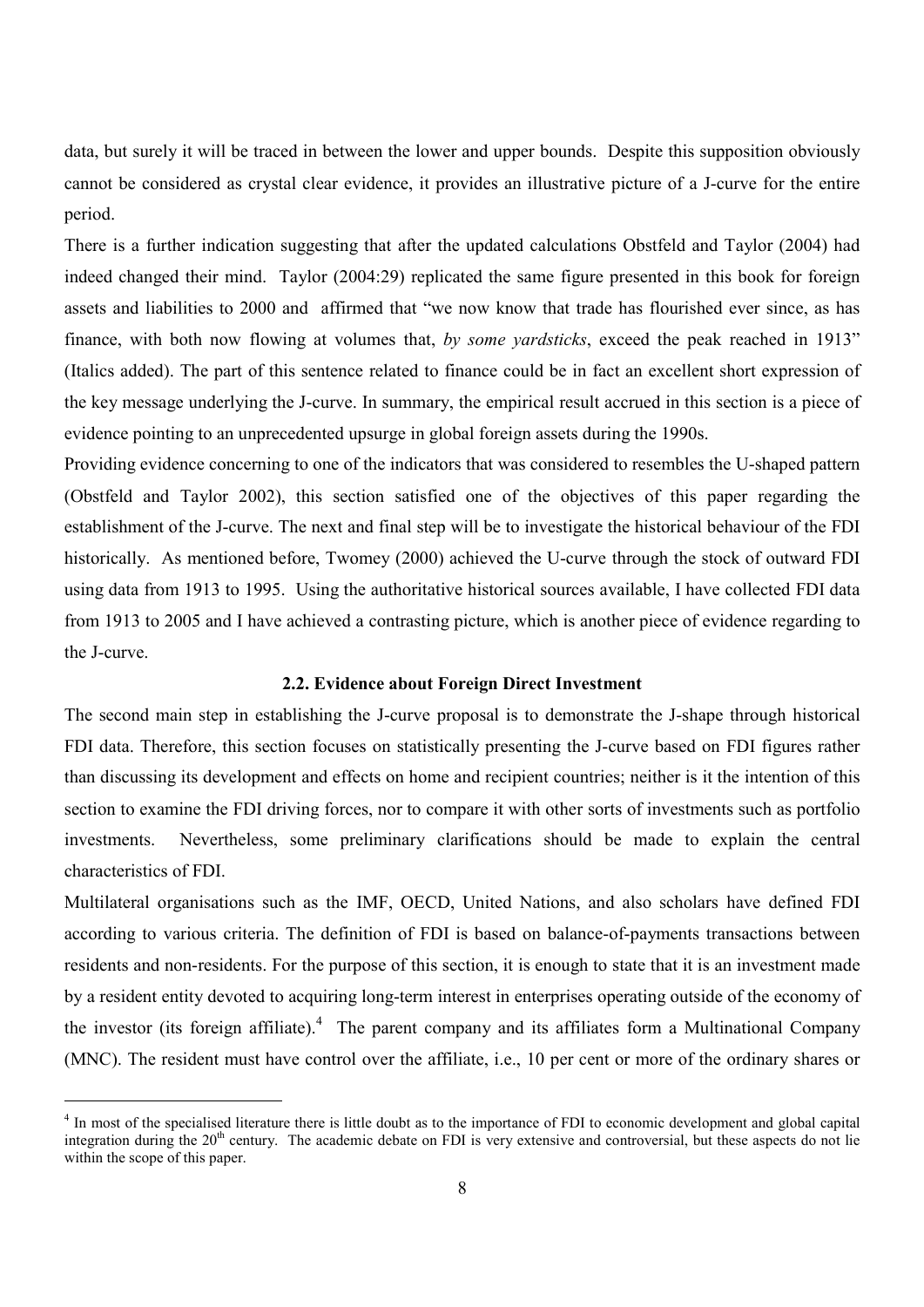voting power of an incorporated firm, or its equivalent for an unincorporated firm. Lower ownership shares are known as foreign portfolio investments (FPI). In principle, as the main company obtains a lasting interest in a resident entity in another country, FDI can be considered an internalised investment flow, and includes capital and intangible assets. The investor keeps control of the subsidiary that it has established and derives benefits from its investment. There are two types of FDI according to its direction: inward FDI occurs when foreign capital is invested in local resources, and outward FDI when local capital is invested in foreign areas. Controversies also exist in terms of the choice of the more accurate historical FDI data. Scholars have debated what the more appropriate figures should be to describe the evolution of FDI during the Gold Standard and the interwar period. So far, empirical evidence about stocks and flows during this period is scarce. Data collected by John Dunning, one of the most prominent scholars in this field, show that only ten percent of British overseas investments were direct investments on the eve of WWI. This may be an indication that the global volume of FDI was not relevant at that time. According to this author (and more recently to Nayyar 2006:147), there are no reliable statistics available for stocks of FDI before 1914. Dunning (1988:71) states:

We have still only a rough idea of the number of MNEs operating in 1914, or the value of their foreign investment at that time; and even today few countries publish the kind of information which scholars need to evaluate properly either the causes or the effects of international production. Thus the present statistical portrait of the growth of MNE activity, which might enable us to test our new theories – or even the old ones – in any rigorous way, is not possible.

With this in mind, in what follows authoritative historical estimates of FDI stocks and flows spanning almost a hundred years is present. Surveying the literature dealing with empirical evidence, one realises that the data organised by Dunning (1988) is a well-quoted reference for assessing the figures of the early  $20<sup>th</sup>$ century. Dunning brought together estimates of inward and outward direct investment for developed and developing countries from 1914 to 1983 at benchmark years. Therefore, during this period, this article trusts in his data. Whereas for the period after 1983, the data published by UNCTAD will be quoted. Table 1 shows the outward stock of FDI for the world economy, developed and developing countries between 1914 and 2003.

| $\frac{1}{2}$ . Outward stock of foreign un eet investment. 1914 2000 |       |       |       |        |        |          | <i>DHIIVIIS</i> VI WOHA. |
|-----------------------------------------------------------------------|-------|-------|-------|--------|--------|----------|--------------------------|
|                                                                       | 1914  | 1938  | 1960  | 1973   | 1983   | 19931    | 2003 <sup>2</sup>        |
| World                                                                 | 14.48 | 26.35 | 66.10 | 210.50 | 572.80 | 2,241.84 | 8,196.86                 |
| Developed                                                             |       |       |       |        |        |          |                          |
| Countries                                                             | 14.30 | 26.35 | 62.90 | 204.40 | 555.20 | 2,033.61 | 7.272.32                 |
| Developing<br>countries                                               |       |       | 0.70  | 6.10   | 17.60  | 203.35   | 858.68                   |
|                                                                       | neg   | neg   |       |        |        |          |                          |

**Table 1. Outward stock of foreign direct investment: 1914-2003 (Billions of dollars)** 

Source: From 1914 to 1983: Dunning (1988: 74);  $^{1,2}$  UNCTAD, World Investment Report, online database.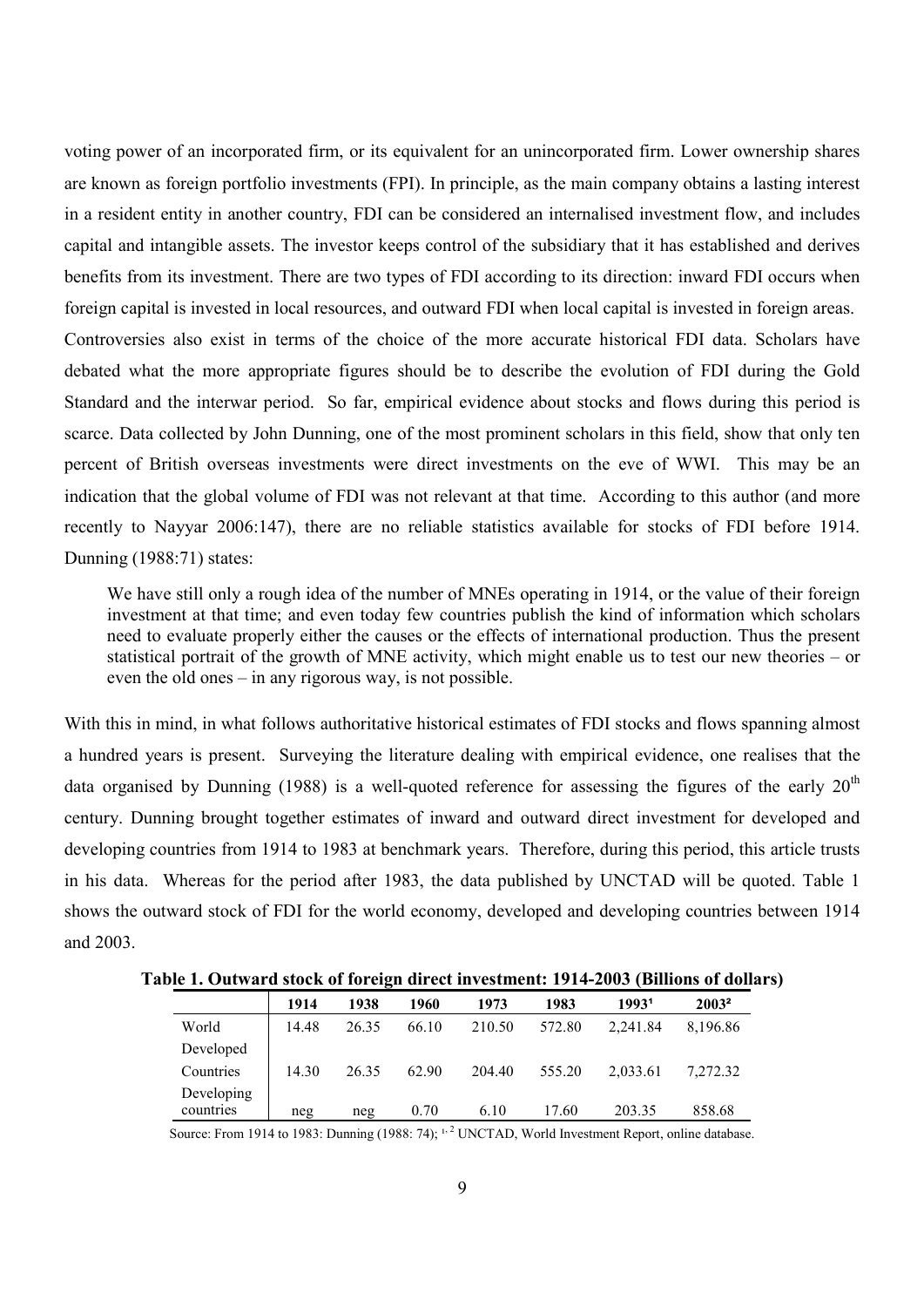From 1914 to 2003, the world stock of outward FDI presented two markedly different growth patterns. The first lasted from 1914 to 1960, the second from 1973 to 2003. One can see that at each two-decade interval between the benchmark years of 1914, 1938 and 1960, the outward stock of FDI doubled. However, this growth accelerated considerably during the subsequent phase, especially after 1983. Table 2 reveals that between 1961 and 2003 the annual growth of outward stock of FDI increased around 10 per cent, while this growth was much less relevant during the former period. Considering the last thirty years, the world outward stock of FDI increased an incredible thirty-seven fold. Taking into account the paucity of data for the period before 1914 and Dunning's estimations, this extraordinary increase denotes that activity in this market gained momentum after the 1980s.

**Table 2. Annual average rate of growth of outward stock of foreign direct investment: 1914-2003**

| Years     | World |
|-----------|-------|
| 1914-1938 | 2,52  |
| 1939-1960 | 4,26  |
| 1961-1973 | 9,31  |
| 1974-1983 | 10,52 |
| 1984-1993 | 14,61 |
| 1994-2003 | 13,84 |
|           |       |

Source: Table 1.

Table 1 also reveals that, up to 1960, the volume of investment in developing countries was negligible. Though, from the 1970s to 2003, the rate of growth for these economies was much higher than for developed countries, and more than twice the rate of world growth. Whilst developing countries had little more than 10 per cent of the world FDI in 2003, the figures presented here show that they made significant progress throughout this period, even though a considerable part of this investment is concentrated in some emerging countries, especially in the four BRIC economies (Brazil, Russia, India, and China).

A similar pattern of two distinct phases occurred with the world inward stock of FDI from 1914 to 2003. Table 3 reveals that in each of the intervals between the benchmark years up to 1960, the inward stock grew twofold but the rate of growth was much higher in the second phase. Likewise, developing countries had a very small amount during the first phase. Taking into account the three decades, the growth of world inward stock of FDI was forty-eight fold, even more impressive than the outward growth figure.

**Table 3. Inward stock of foreign direct investment: 1914-2003 (Billions of dollars)** 

|                         | 1914  | -<br>1938 | 1960  | 1973   | 1983   | 1993'    | $2003^2$ |
|-------------------------|-------|-----------|-------|--------|--------|----------|----------|
| World                   | 14.09 | 24.32     | 54.50 | 166.70 | 552.60 | 2,329.05 | 8,245.07 |
| Developed<br>Countries  | 5.24  | 8.35      | 36.70 | 121.30 | 416.90 | 1,595.68 | 5,701.63 |
| Developing<br>Countries | neg   | neg       | 17.60 | 45.20  | 135.60 | 715.64   | 2,280.17 |

Source: From 1914 to 1983: Dunning (1988:74).<sup>1,2</sup> UNCTAD, World Investment Report, online database.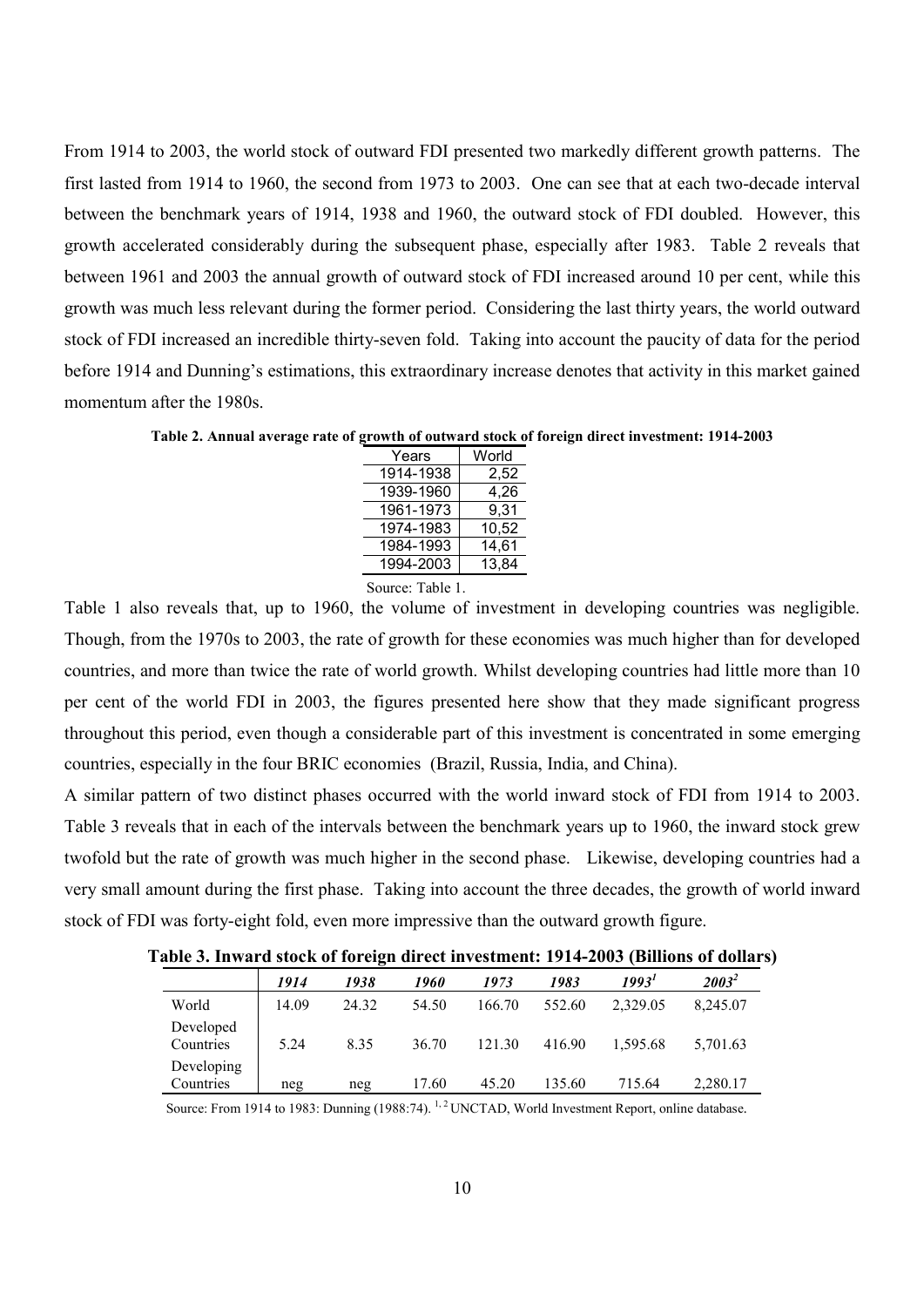It is beyond the scope of this article to delve into explanations of this phenomenon. The central point to be highlighted here is that the tables above present another piece of evidence regarding a rapid rate of increase for both outward and inward stock of FDI from the 1980s to 2003. The stock of FDI gradually became more important during the course of the  $20<sup>th</sup>$  century, but it reached an unprecedented level of transaction by the end of the 1990s and beginning of the 21st century. The 1914 amount was only surpassed in the late 1980s, and the stocks of outward and inward FDI became much higher (in absolute terms) at the end of the 1990s. On account of these figures presented, this could be considered another piece of evidence pointing to the Jcurve.

As a rule, comparisons made only in absolute values do not properly characterise the phenomenon in question. As can be seen in Table 1, Dunning (1988) pieced together a large number of sources to derive the outward and inward estimations of FDI. He did not calculate the share of world FDI stock to world GDP, and his calculation in the 1988 book stopped in 1983. In order to avoid methodological problems of interpolation, I decided to use only one source of data to plot Figure 5 below, which represents a J-curve for FDI stocks. Therefore, the figure is based on the UNCTAD (1994) data on world stock of outward FDI relative to world GDP. The 1913 figure is an estimate. From 1960 to 1985, the statistics are based on UNCTAD (1994:130), and from 1990 onwards, the data were collected from online statistical databases. Despite the wide gap between 1913 and 1960, one can suppose that between the wars, the amount of world FDI should be much lower than the figures presented for 1913 and 1960.

This decision to use UNCTAD's data instead of Dunning's (1988) figures has a disadvantage since UNCTAD database does not provide any statistics for the period between 1913 and 1960. However, it is widely known (Dunning 1988, Wilkins 1988, 1989) that the interwar period was marked by political and economic turmoil, hence the value of FDI was modest. In fact, table 1 provides evidence of it, since it shows that in 1938, the volume of this investment was much lower than the subsequent decades.



**Figure 3. FDI as a percentage of world economic activity: 1913-2005 (in percentage)**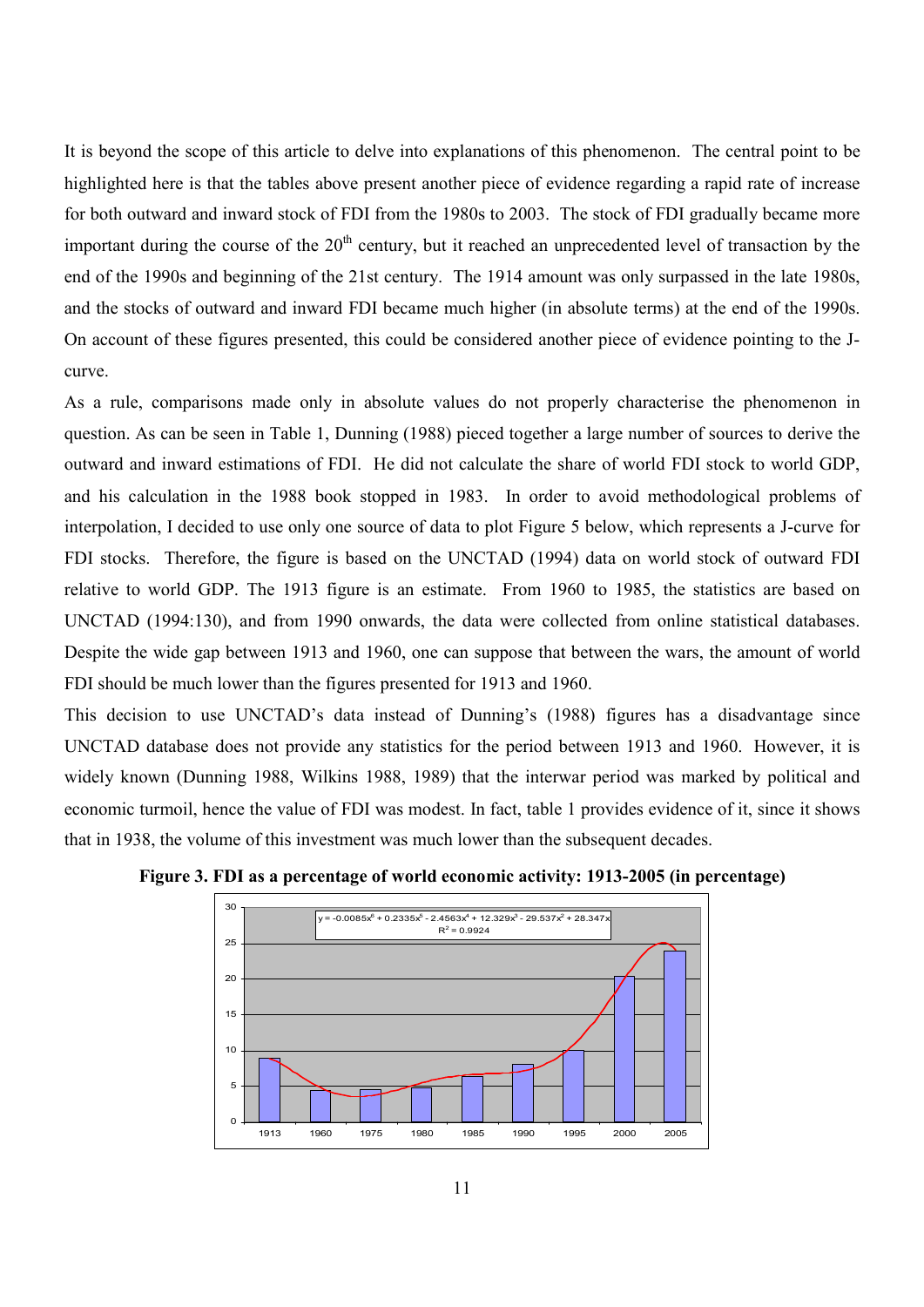Source: UNCTAD (1994:130). From 1995 onwards extracted from UNCTAD, World Investment Report, online database

According to UNCTAD data, the stock of FDI was 9 per cent of world GDP in 1913 and dropped to 4.4 per cent in 1960. UNCTAD did not provide any figure before this year but one can suppose that this percentage might be lower in between these two benchmark years due to the assertion in the quotation of Dunning (1988) at the beginning of this section. The ratio of FDI by world GDP did not change from 1960 until 1975. It then climbed slowly to 4.8 per cent in 1980, rising to 6.4 per cent in 1985. In 1990, the share of FDI stock was around 9 per cent, the same figure as 1913. As a result, a U-curve could be traced from 1913 to 1990 or even to 1995. Similarly to what happened in the foreign capital stocks discussed in the previous section, this share increased quickly during the 1990s, especially after the second half of the decade. It reached 20 per cent in 2000 and was at a peak of 24 per cent in 2005. In summary, the 1914 ratio of FDI outward stock to world output was equalled in 1990 and is now roughly three times higher. The results indicate a J-shaped curve for the period in analysis.

In conclusion, statistical comparisons between the two ages of financial globalization cannot be made because of the absence of pre-1914 data, but this limitation is ubiquitous to all researchers. In the previous section, the data produced by Obstfeld & Taylor allowed comparisons between the 19<sup>th</sup> and the 20<sup>th</sup> centuries. In the case of FDI, this is not possible, nevertheless authors who had the same difficulty claimed a U-curve for the period 1914-1995. Conversely I claim that expanding the database to 2005, a J-curve corresponds more appropriately to the reality of the foreign investment.

Moreover, the sample of countries here is much greater. Obstfeld & Taylor's sample comprised seven developed countries for the 1870-1960 period. Dunning's figures for the benchmark years 1914, 1938, 1960 and 1973 are not only higher than the sample provided by Obstfeld & Taylor for this era, but also encompass developing economies. Based on the information provided in table 1, one can realise that his sample included in North America: the US and Canada; in Western Europe: the UK, Germany, France, Belgium, Italy, the Netherlands, Sweden and Switzerland; and other developed countries such as Russia, Japan, Australia, New Zealand, South Africa and others (not specified). Dunning's sample therefore includes at least fifteen developed economies. The number of developing countries was not specified but consists of countries from Latin America, Africa, Asia (China, India and Ceylon, now Sri Lanka), Southern Europe and the Middle East. Altogether, his sample has a considerably higher international coverage.

All things considered, Figure 3 illustrates that while the ratio of FDI in world economic activity was less than 10 per cent in 1913, it is now more than 20 per cent. It provides another piece of evidence for the J-curve.

#### **2.3. New financial markets: the surge of global financial activity after the 1970s**

A recurrent difficulty to all who research long historical series is the availability of consistent statistics. The figures are frequently unavailable because the historical records were not compiled in the past or simply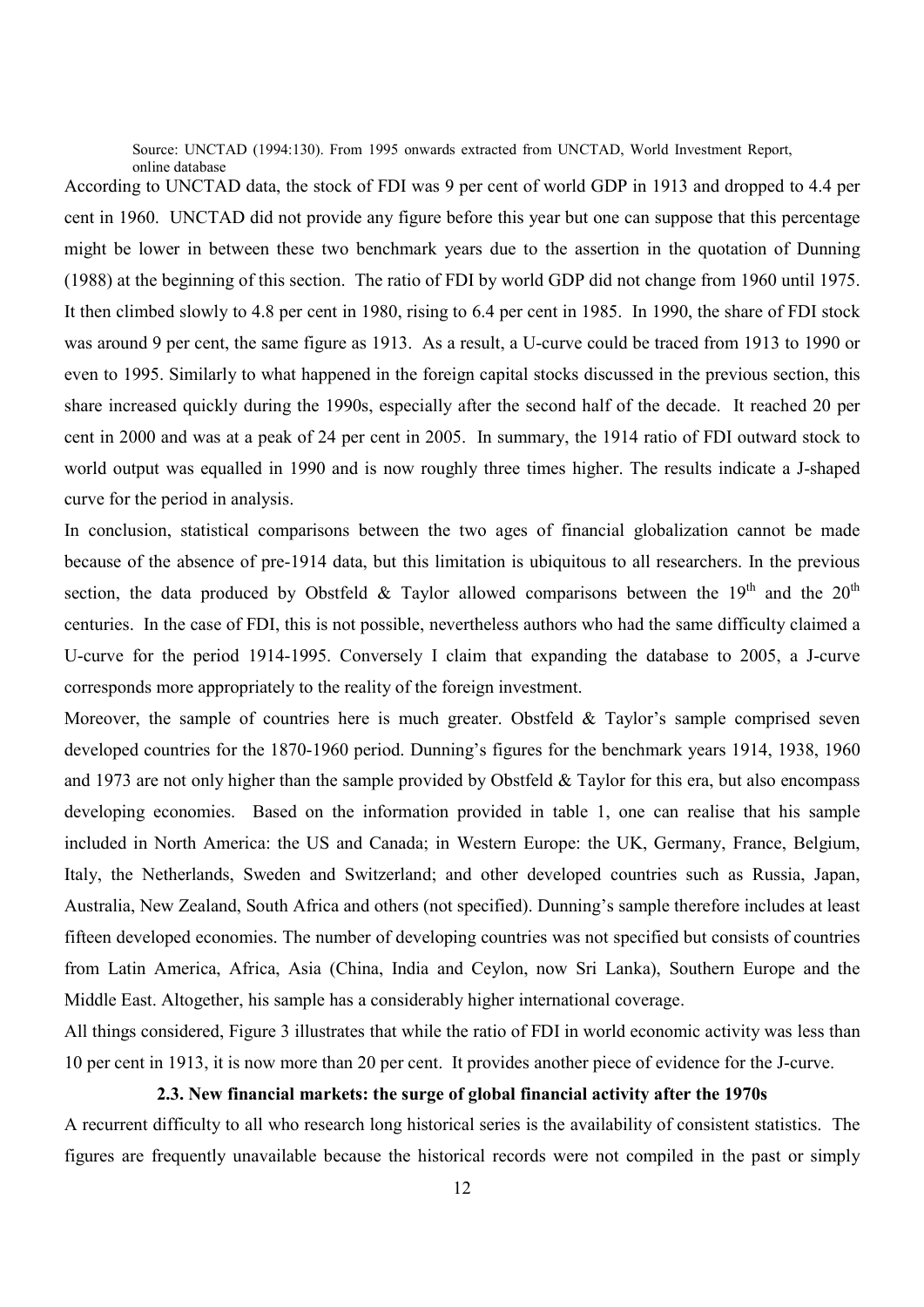because they did not exist. There are possible reasons for this, such as a lack of scientific techniques, the existence of few research institutes well prepared to collect, process and publish data reports, scant volume of transactions, difficulties in commuting reliable information from country to country, thereby exacerbating the constant problem of under-report or over-report, and missing information due to great disturbances such as wars, natural disasters, etc. Moreover, current methods of data gathering and classification are quite different from the past, which makes the data of the 1870-1914 period unrelated to the present data. The problem of data inconsistency occurs not only in statistics for international finances but also in all other measurable economic activities. For these reasons, the dearth of historical data hinders comparisons between 19<sup>th</sup> and  $20<sup>th</sup>$  century for several financial indicators.

Recently, some international institutions such as the BIS, IMF, OECD, UNCTAD, World Bank and others headquartered in most countries have been making a great effort to provide a consistent source of historical statistical information. In addition, scholars (Dunning, Lane & Milesi-Ferretti, Obstfeld & Taylor, among others) have been researching historical sources and developing interpolation techniques with a view to standardising  $19<sup>th</sup>$  and  $20<sup>th</sup>$  century data. They are organising dispersed estimates and improving methods of data presentation in order to allow long-term comparisons. Nevertheless, most of the historical statistics in finance date back to the 1970s or to the 1980s, therefore the problem of historical comparability between the two eras of financial globalization remains. Likewise, despite the scientific endeavour made by scholars and multilateral institutions, the historical data series for the late  $19<sup>th</sup>$  and early  $20<sup>th</sup>$  centuries have not yet been completed for various key financial markets. In some cases, the data from that period is available only for some benchmark years, as noted in the two sections above.

One of the characteristics of the world economy after the 1970s was the emergence of a variety of financial instruments to deal with the higher volatility and uncertainty that accrued after a sequence of crises and supply shocks.<sup>5</sup> Throughout the last thirty years, many new financial contracts, intermediaries and markets have appeared and quickly developed. Accordingly, financial diversification was one of the key characteristics of the floating exchange regime that emerged after the demise of the Bretton Woods agreements. The international economic and political scenario has changed significantly since then: oil crises in the 1970s, debt crises in the 1980s, stock exchange crashes in the 1990s, along with disturbances between the superpowers encouraged private agents to develop techniques that reduced risk by allocating investments among various financial instruments. Financial diversification combines a wide variety of financial investments, although it is not a guarantee against loss. Investors have been spreading their portfolio among

 $<sup>5</sup>$  Financial markets have experienced a dramatic growth since the 1970s. The resurgence of the international financial markets did</sup> not happen by accident, but has been shaped by a whole set of historically specific transformations that had already taken place during the 1970s. However it is beyond the scope of this paper to delve into explanations of this phenomenon (see Salles 2007, chapter IV).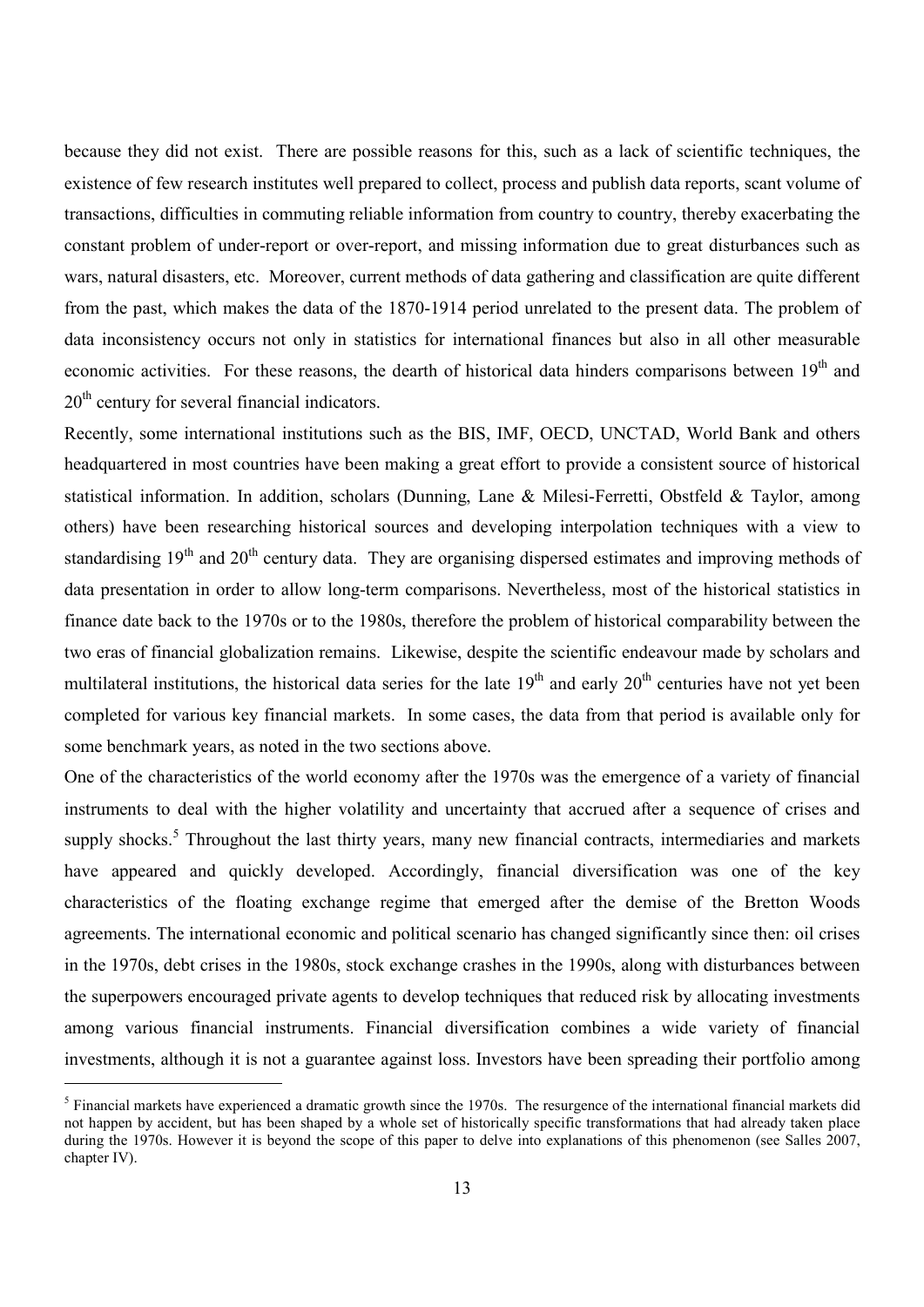multiple investment vehicles such as derivative instruments, foreign exchange, stocks, bonds, mutual funds, and many others. As this way to avoid risks became usual in the real world, multilateral institutions have provided indicators for measuring these new financial markets in vogue. Plenty of evidence of the massive growth of current global financial market can be gathering through an investigation of its evolution from the 1970s on.

This development has contributed to an increase in the level of global financial enmeshment over the past few decades.<sup>6</sup> Accordingly, certain financial statistics based on those new financial markets cannot show whether or not the world economy has currently returned to pre-1914 levels of financial integration. Therefore, no historical comparisons are possible. Even so, these present data can reveal, in absolute and in relative numbers, the explosive growth in international finance since the end of the Bretton Woods agreements. For this reason, this section proposes to present additional evidence of a huge surge of financial activity from the 1990s onwards. Essentially, this is the main message underlying the J-shaped proposal.

The first indicator to be presented is the cross-broder transactions in bonds and equities. Figures for crossborder transactions in bonds and equities as a percentage of GDP are not available from a single source. Therefore, the table below combines IMF and BIS figures to show growth from 1970 until the end of the 1990s. The BIS provided a provisory figure for 1999 then ceased publishing this information. Nevertheless, Table 5 presents the dramatically increasing performance of this market.

|            |                          |      |      |                |      |      |      |       |       |      | -           |       |       |
|------------|--------------------------|------|------|----------------|------|------|------|-------|-------|------|-------------|-------|-------|
|            | 1970'                    | 1975 | 1980 | 1985           | 1990 | 1991 | 1992 | 1993  | 1994  | 1995 | 1996        | 1997  | 1998  |
| <b>USA</b> | 2.8                      | 4    | 9    | 35             | 89   | 96   | 107  | 129   | 131   | 135  | 159         | 213   | 230   |
| Japan      | $\overline{\phantom{a}}$ | 2    | 8    | 62             | 119  | 92   | 72   | 78    | 60    | 65   | 79          | 96    | 91    |
| Germany    | 3.3                      |      |      | 33             | 57   | 55   | 85   | 170   | 158   | 172  | 200         | 257   | 334   |
| France     | $\blacksquare$           | n.a. | 5.   | 21             | 54   | 79   | 122  | 187   | 197   | 187  | 258         | 314   | 415   |
| Italy      | -                        |      |      | $\overline{4}$ | 27   | 60   | 92   | 192   | 207   | 253  | 470         | 677   | 640   |
| Canada     | 5.7                      | 3    | 9    | 27             | 65   | 83   | 114  | 153   | 206   | 187  | 251         | 355   | 331   |
| Average    | 3.9                      | 3.0  | 6.5  | 30.3           | 68.5 | 77.5 | 98.7 | 151.5 | 159.8 |      | 166.5 236.2 | 318.7 | 340.2 |

**Table 5. Cross-border transactions in bonds and equities\* as a percentage of GDP** 

Source: BIS (1999:118);  $<sup>1</sup>$  IMF, 1997, p. 60.\*Gross purchases and sales of securities between residents and non-residents</sup> Cross-border transactions represented around 3 per cent of the GDP for these core countries during the early 1970s. Ten years later, this ratio had crawled to 6.5 per cent but by the following decade it had risen to 68.5 per cent. In 1992, these countries invested on average roughly 100 per cent of their GDP in bonds and equities. This accelerated growth was maintained until the end of this decade (especially from 1995 onwards) when these economies were investing more than three times their GDP in financial cross-border transactions.

 $6$  In the recent literature on finance it has become common to describe the last twenty years of the  $20<sup>th</sup>$  century as the era of financialisation (D'Arista 2001, Epstein 2005, Paley 2008, Stockhammer 2004, 2007). The term has been used frequently in specialised literature over the past few years to describe the increasing importance of financial markets in the performance and prospective course of the world economic activity.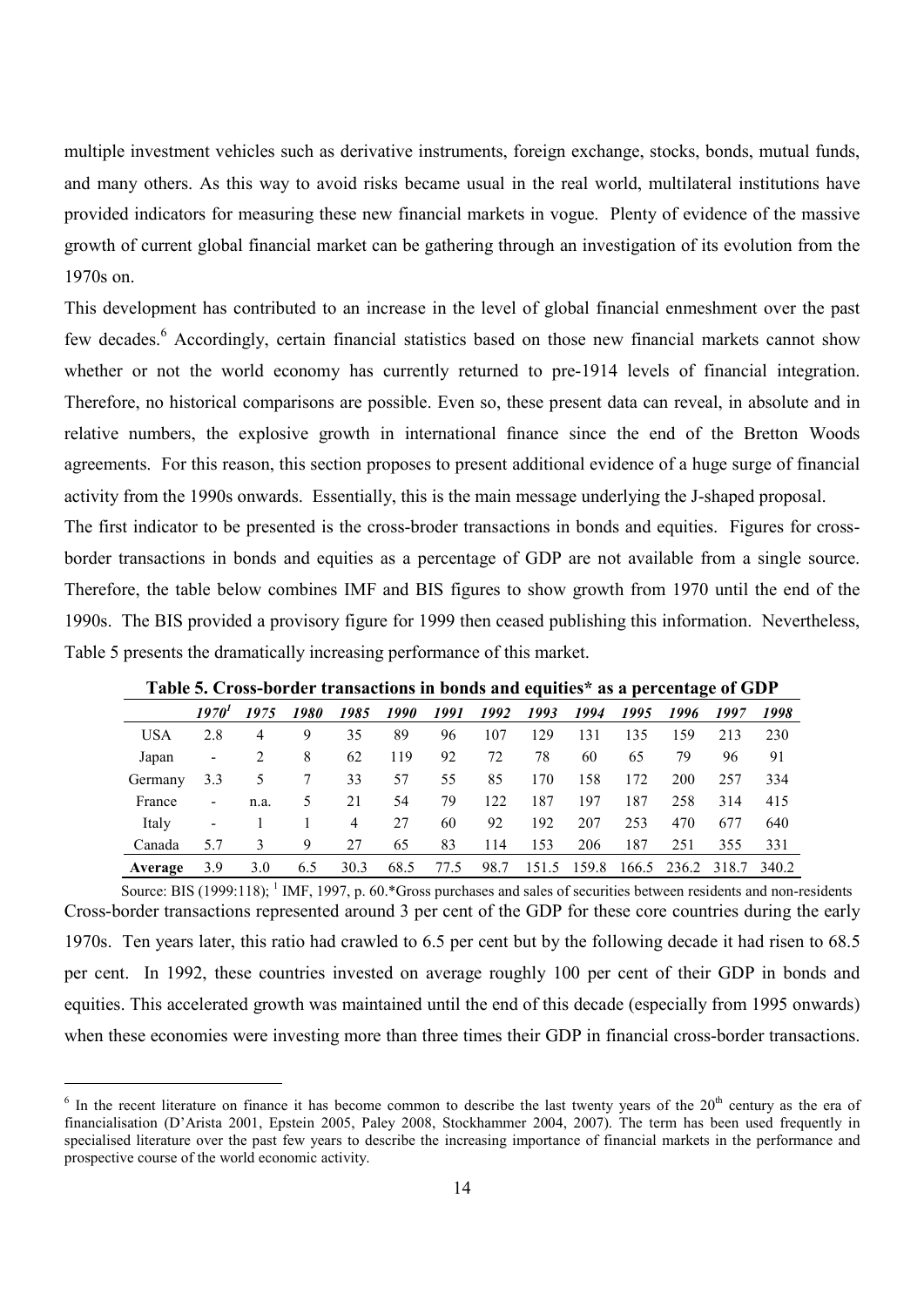The sample is limited but reveals a strong tendency in terms of strategic decisions in international finance taken in key countries in three continents. In 1975, this ratio was an inexpressive 3 per cent but had reached 340 percent of GDP in 1998, i.e., it had grown at a rate of 11,333 per cent. During the same period, their GDP rose by 196 per cent and their gross fixed capital formation increased by only 193 per cent.<sup>7</sup>

Another key indicator that has been progressing significantly since the last quarter of the  $20<sup>th</sup>$  century is the net international bank loans. The amount of bank lending is a chief international macroeconomic indicator to present the level of activities in current financial markets. Nayyar (2006:142) searched for the performance of the banking activity from the 1960s to 2000. The results once more confirm the trend of extraordinary activity in this market.

As a proportion of world output, net international bank loans rose from 0.7% in 1964 to 8.0% in 1980 and 13.5% in 2000. As a proportion of world trade, net international bank loans rose from 7.5% in 1964 to 42.6% in 1980 and 66.9% in 2000. As a proportion of world gross fixed capital formation, net international bank loans rose from 6.2% in 1964 to 51.1% in 1980 and 62.8% in 2000. It is worth noting that the gross size of the international banking market, which includes claims on (or liabilities to) banks, was more than double that of net international bank lending. Cross-border inter-bank liabilities rose from a modest \$455bn in 1970 to \$5,560bn in 1990 and \$8,998bn in 2000.

As a consequence of the macroeconomic instability and substantial degree of uncertainty embedded in the world economy after the 1970s, the international financial scenario of the late  $20<sup>th</sup>$  century was marked by the introduction of an enormous amount of financial innovations such as derivatives (futures, swaps and options). As noted above, derivative markets are negotiated in two different ways: exchange traded derivatives and over-the-counter derivatives. The former are futures, options and swaps. In contrast, tailor-made derivatives are traded on over-the-counter (OTC) markets. Corporations, investment and commercial banks, hedge funds, government agencies, etc have been the main clients of those markets. They have been using derivatives as a tool to transfer risk due to the multiple possibilities of contracting and re-contracting payments in the future against commodities or even other assets.

The OTC market is assessed in notional amounts. The table below describes its evolution from 1987 to 2005 and contrasts its annual growth rate with the performance of the world GDP. The rate of world GDP growth was placed as a parameter to measure the acceleration of the activity in the OTC market over the past two decades. The difference between them is large. While the OTC market grew by 675 per cent, world GDP grew only 89 per cent over that time.

| Table 6. Notional amounts of OTC derivative transactions at year-end and world GDP: 1987-2005 |  |
|-----------------------------------------------------------------------------------------------|--|
|-----------------------------------------------------------------------------------------------|--|

|      | <b>OTC</b> billion \$ |                  | OTC in percentage | World GDP in percentage  |                          |  |  |
|------|-----------------------|------------------|-------------------|--------------------------|--------------------------|--|--|
| Year | Total                 | Annual<br>growth | Accumulated       | Annual<br>growth         | Accumulated              |  |  |
| 1987 | 865.60                | -                | -                 | $\overline{\phantom{0}}$ | $\overline{\phantom{0}}$ |  |  |

7 Cf. UNCTAD, *World Investment Report*, online database.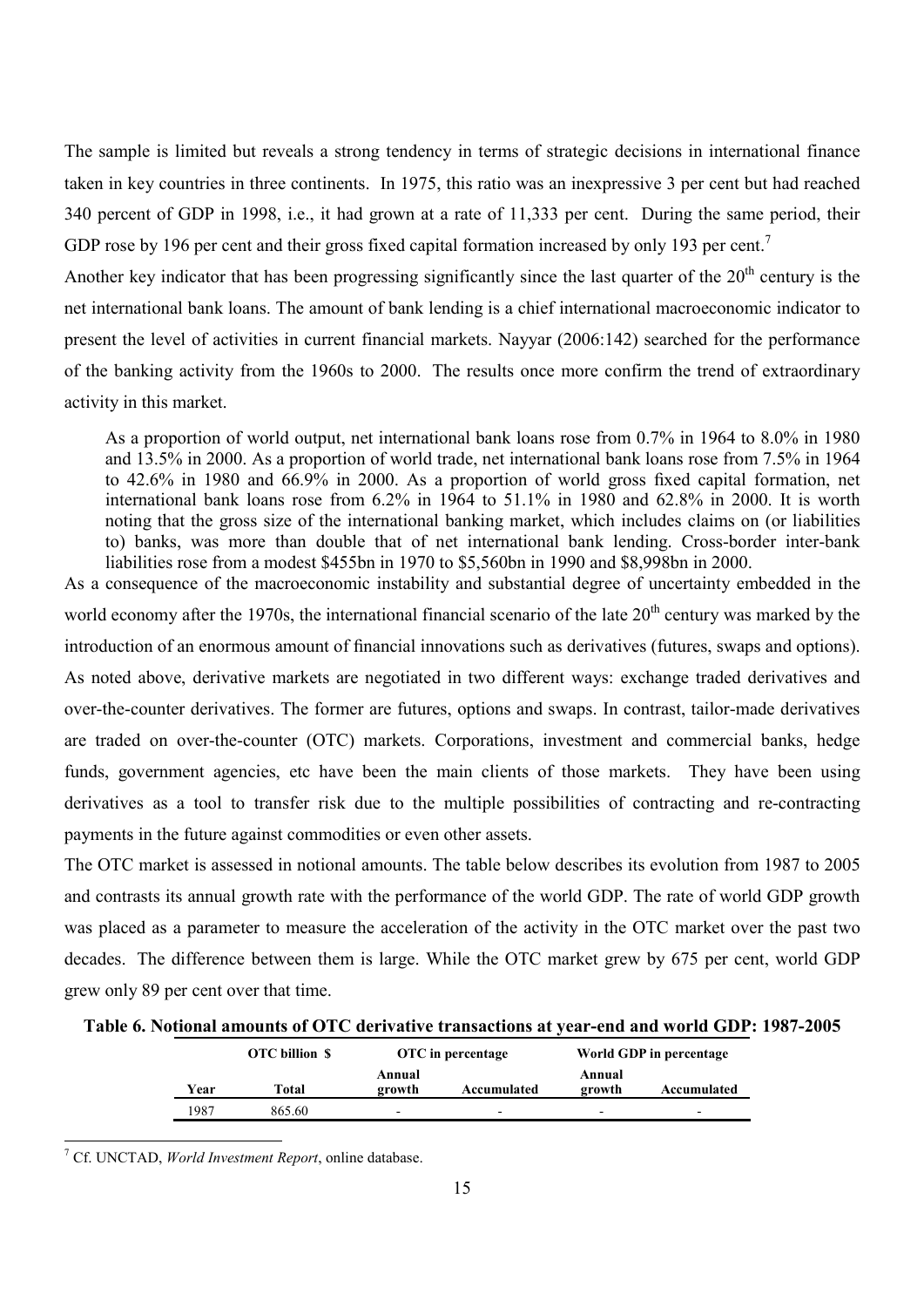| 1988 | 1,654.30   | 91 | 91  |                |    |
|------|------------|----|-----|----------------|----|
| 1989 | 2,474.80   | 50 | 141 | 12             | 12 |
| 1990 | 3,450.37   | 39 | 180 | 5              | 17 |
| 1991 | 4,449.97   | 29 | 209 | 7              | 24 |
| 1992 | 5,345.70   | 20 | 229 | 5              | 29 |
| 1993 | 8,474.57   | 59 | 288 | 7              | 36 |
| 1994 | 11,303.21  | 33 | 321 | $\overline{2}$ | 37 |
| 1995 | 17,712.63  | 57 | 378 | $\tau$         | 44 |
| 1996 | 24,953.15  | 41 | 419 | 10             | 54 |
| 1997 | 29,035.06  | 16 | 435 | $\overline{2}$ | 56 |
| 1998 | 50,997.00  | 76 | 511 | (1)            | 56 |
| 1999 | 58,265.00  | 14 | 525 | (1)            | 55 |
| 2000 | 63,009.00  | 8  | 533 | $\overline{4}$ | 59 |
| 2001 | 69,207.30  | 10 | 543 | 3              | 61 |
| 2002 | 101,318.49 | 46 | 589 | (1)            | 61 |
| 2003 | 142,306.92 | 40 | 630 | 4              | 65 |
| 2004 | 183,583.27 | 29 | 659 | 12             | 77 |
| 2005 | 213,195.58 | 16 | 675 | 12             | 89 |

Source: OTC figures are based on ISDA – available at: http://www.isda.org/statistics/pdf/ISDA-Market-Survey-annualdata.pdf. GDP is based on UNCTAD *World Investment Report*, online database.

One of the indicators frequently quoted as demonstrative of the impressive expansion of international financial activity is the global foreign exchange market turnover. It was only in 1989 that the BIS began reporting data for this indicator with a global coverage of countries. Every three years since then, the institution provides a figure that represents an average day of the year for the global foreign exchange market, with April as the benchmark month.

| Table 7. Foreign exchange market turnover <sup>1</sup> daily averages in April: 1989-2007 (in billions of US |          |  |  |
|--------------------------------------------------------------------------------------------------------------|----------|--|--|
|                                                                                                              | dollars) |  |  |

| Global foreign exchange market turnover                  | 1989 | 1992 | 1995  | 1998  | 2001  | 2004  | 2007  |
|----------------------------------------------------------|------|------|-------|-------|-------|-------|-------|
| Spot transactions                                        | 317  | 394  | 494   | 568   | 386   | 621   | 1.005 |
| Outright forwards                                        | 27   | 58   | 97    | 128   | 130   | 208   | 362   |
| Foreign exchange swaps                                   | 190  | 324  | 546   | 734   | 656   | 944   | 1.714 |
| Estimated gaps in reporting                              | 56   | 44   | 53    | 61    | 28    | 107   | 129   |
| Total "traditional" turnover                             | 590  | 820  | 1.190 | 1.490 | 1.200 | 1.880 | 3,210 |
| Memo: Turnover at April 2007 exchange rates <sup>2</sup> | 650  | 880  | 1.150 | 1.650 | 1.420 | 1.950 | 3.210 |

Source: BIS (2005:5) and (2007:5); <sup>1</sup> Adjusted for local and cross-border double counting; <sup>2</sup> Non-US dollar legs of foreign currency transactions were converted into original currency amounts at average exchange rates for April of each survey year and then reconverted into US dollar amounts at average April 2007 exchange rates.

Once more, the figures presented in Table 7 show an impressive increase in exchange markets since 1989. Average daily turnover rose steadily from 1989 to 1998. In 2001, it experienced a slight fall but increased dramatically until 2007, reaching the impressive amount of \$3.2 trillion. Giddens (2002:9) made an intriguing illustration that can be used to illustrate how dramatic this figure is. According to him, measured in terms of a pile of hundred-dollar notes, a trillion dollars would be over 120 miles high – an impressive 20 times higher than Mount Everest. The data collected by Giddens however, needs to be updated for present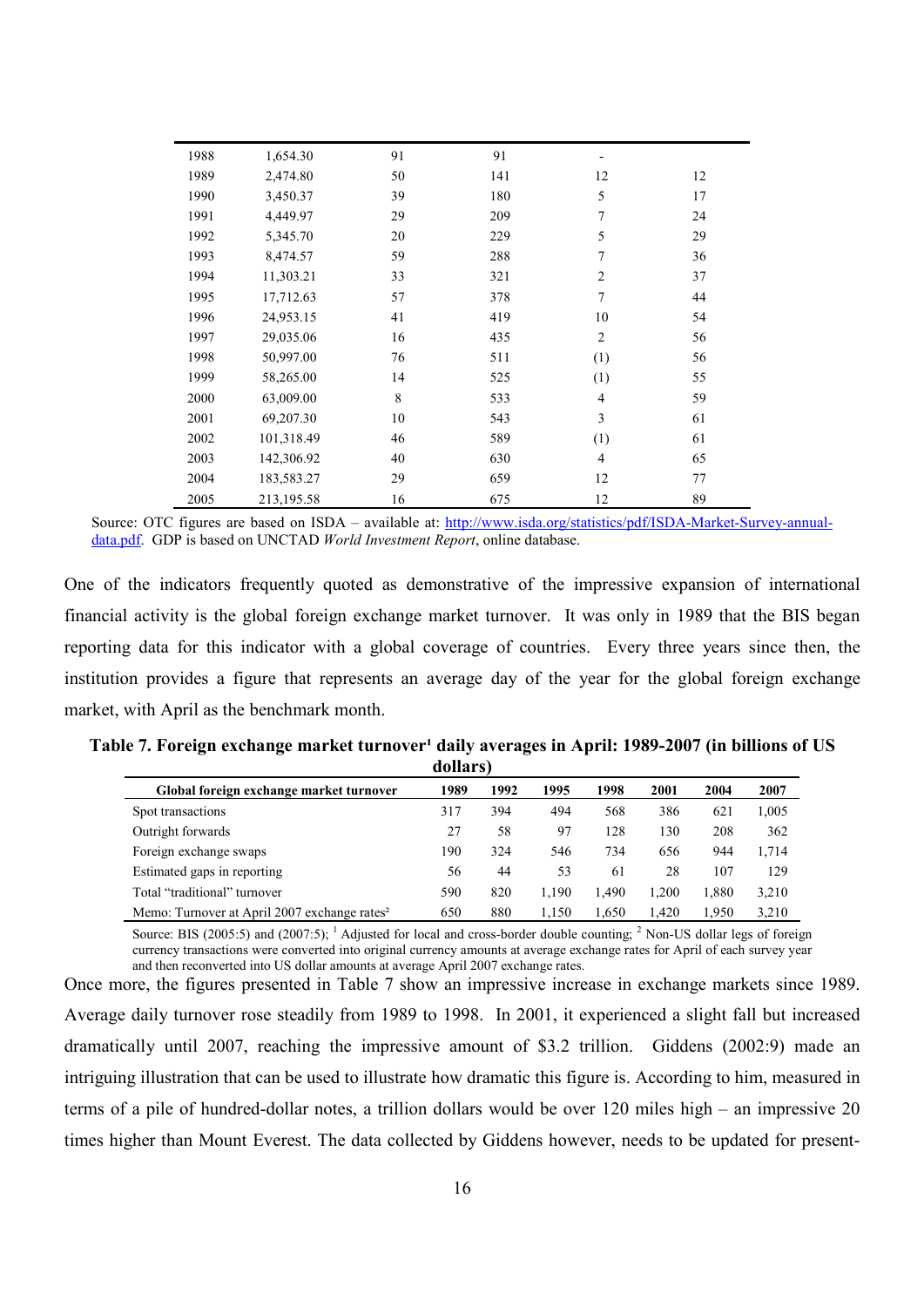day readers. Therefore, taking the 2007 turnover, the dollar stack will reach a staggering 60 times higher than Mount Everest on a daily basis. This shows a volume of external transactions without precedent. To a large extent this reflects a number of mergers, acquisitions, exports, hedges contracts and an unrestrained variety of financial activities in general that marked the world economy during the post-1970s era.

On top of the indicators presented above, this section will consider another dimension of the international financial integration measured by gross holdings of foreign assets and foreign liabilities. The development of the empirical research on statistical measures to evaluate financial integration can be perceived by the study of Lane & Milesi-Ferreti (2006). They constructed a comprehensive and up-to-date dataset of external assets and liabilities for 145 countries for the 1970-2004 period, providing new evidence on global financial integration. The external assets and liabilities are divided in 4 categories: portfolio equity; FDI; debt (portfolio debt plus other investment); and financial derivatives.

In the globalization literature, one well-accepted way to measure the level of financial integration is adding the foreign assets and liabilities. In this section, I made this calculation using a sample of 24 developed countries and 36 emerging economies divided by the total amount of GDP of those countries (see footnote 61). The results are plotted in the figure below.

# **Figure 5. International equity integration, advanced countries and emerging markets: 1970-2004<sup>8</sup> (in**





Source: Lane & Milesi-Ferretti (2006)

<sup>&</sup>lt;sup>8</sup> The sample of countries was selected according to the classification provided by Choi *et all* (2007:32). They classifiy as emerging Market Group the following 36 countries: Argentina, Brazil, Bulgaria, Chile, China, Colombia, Croatia, Czech Republic, Egypt, Estonia, Hungary, India, Indonesia, Israel, Jordan, Kazakhstan, Latvia, Lithuania, Malaysia, Mexico, Pakistan, Peru, Philippines, Poland, Romania, Russia, Slovak Republic, Slovenia, South Africa, South Korea, Taiwan, Thailand, Turkey, Ukraine, Uruguay and Venezuela. Likewise, they classify as advanced country group the following 24 countries: Australia, Austria, Belgium, Canada, Denmark, Finland, France, Germany, Greece, Hong Kong, Ireland, Italy, Japan, Luxembourg, Netherlands, New Zealand, Norway, Portugal, Singapore, Spain, Sweden, Switzerland, United Kingdom and United States.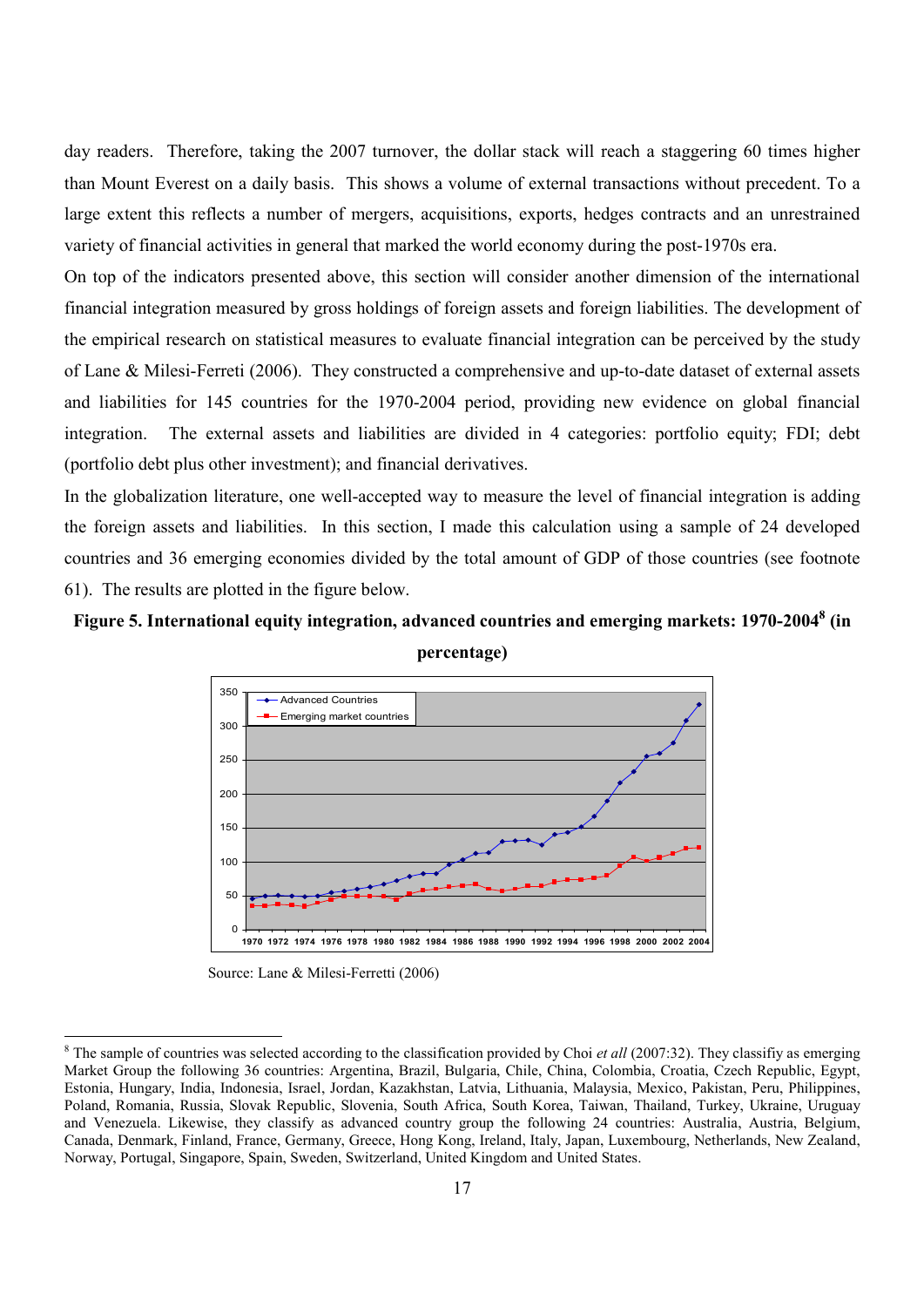The results express the degree of importance of overseas financial transactions in these economies. The figure shows a strong tendency towards increased growth in financial integration amongst those countries. This movement began in the second half of the 1980s, but sped up in the following decade. The tendency of globalization is much stronger in the developed countries than in emerging markets: across industrialized countries, foreign assets and liabilities have increased sevenfold as a share of GDP, while emerging markets, despite having a smaller global share of privately-held assets, nearly doubled their economic internationalisation throughout the period. Overall, Figure 5 shows clearly that over the past quarter of century, both foreign assets and liabilities to GDP ratio have increased significantly, and this growth accelerated since the mid-1990s, being even higher for advanced economies.

This section has considered several salient dimensions of contemporary international financial integration. The evidence provided here suggests that the relative pace of international financial integration has lagged behind the expansion in trade integration and the growth of world GDP. Despite comparisons with the first financial globalization era are not possible, the indicators point out linking patterns to strengthen the argument to describe the current financial globalization as an unprecedented era as proposed by the J-curve.

### **3. Conclusions**

The article presented the available historical empirical evidence on the same two indicators that the above authors found the U-curve. The historical scope was expanded up to 2000, and up to 2005 (for FDI), and the results contrasted with the U-shaped pattern. Instead of a "U", I found a J-shaped pattern. Despite the statistical constraints for 19<sup>th</sup> century data, the information already existing represents years of research of prominent scholars and institutions. Based on it, the J-shaped trend line could be traced by the stocks of foreign assets and liabilities from 1870 to 2000, and for outward stocks of FDI from 1913 to 2005. This evidence is sufficient to establish the J-curve as a research hypothesis. Accordingly, the evidence provided reveals a huge and unprecedented surge in financial activities after the 1990s. That is to say, regarding the markets surveyed the level of global financial integration in the late  $20<sup>th</sup>$  century/early  $21<sup>st</sup>$  century differs radically from the past. The U-shaped trend suggests that the contemporary level of integration replays earlier historical scenarios, whereas the J-curve invites us to rethink the underpinnings of recent developments in financial globalization.

Furthermore, some additional indications of the contemporary financial upsurge were presented through the performance of a variety of novel and conventional markets from the 1970s onwards, such as portfolio investment, international banking loans, notional amount of OTC market and foreign assets and liabilities. The growth of these markets was found to be exponential over the past two decades, strengthening the argument raised by the J-curve.

As for the U-curve, the J-curve does not purport to be a general standard that includes all financial markets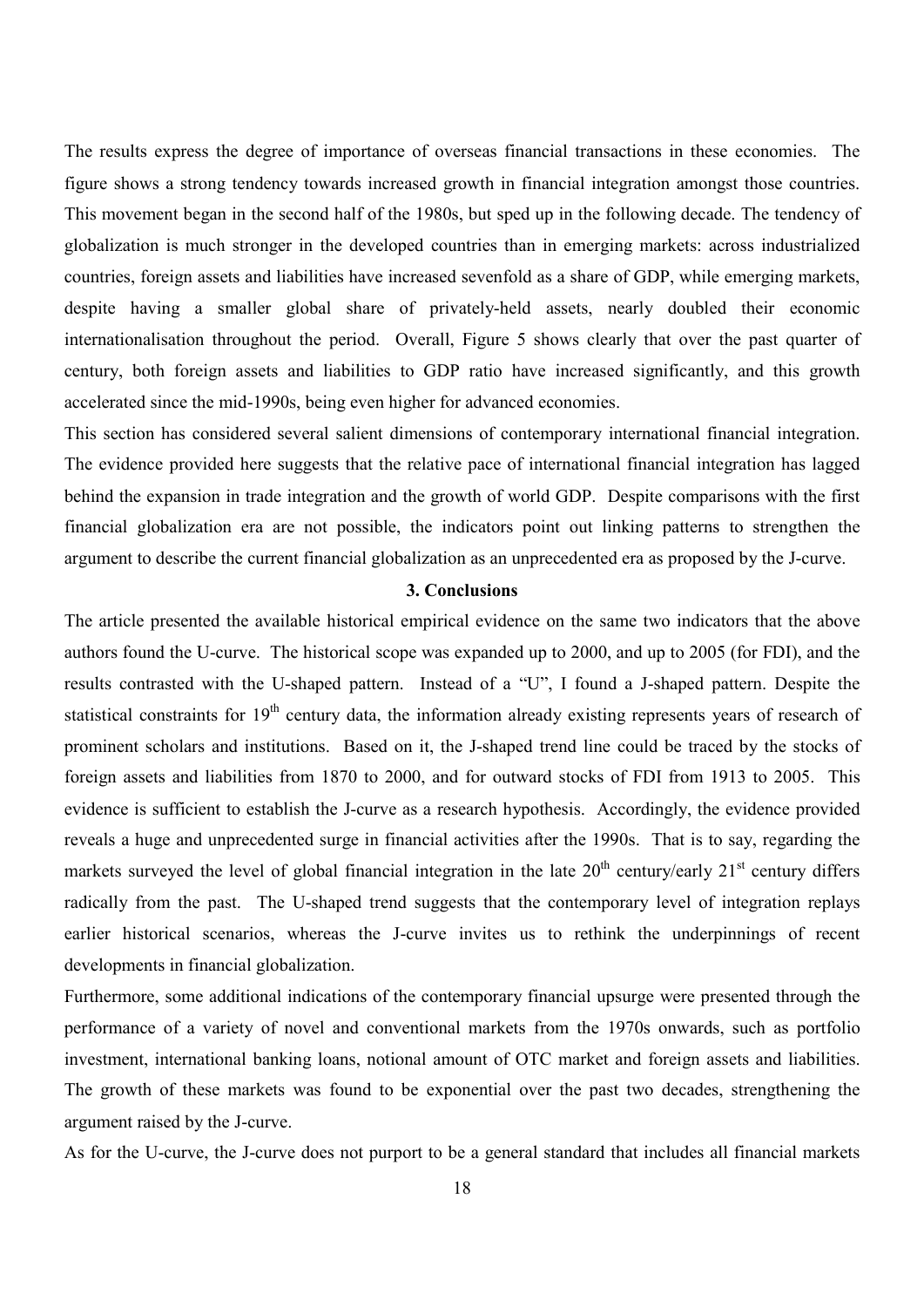and establish a unique historical pattern for all of them. However, the J-curve launches a different proposal from the U-curve. The J-curve proposes that the degree of global financial market integration by the end of the 1990s did not repeat the same level achieved during the Gold Standard at least in the two indicators researched. This is an indication to encourage further investigation about the financial framework of contemporary markets. Accordingly, the J-curve certainly leads to an additional inquiry about the factors that have triggered the changes in its performance. For the purposes of this article it is enough to state the key message of the J-shaped pattern, which is that the magnitude of foreign assets and FDI stocks did not match the "back to the future" scenario proposed by the U-curve.

As a matter of fact, Bordo, Eichengreen & Kim (1998) reconsidered the U-shaped pattern as appropriate shape reflecting international market integration. In their article, they concluded that changes in operation in global financial markets induced by new information technologies and financial innovations reduced the "market-segmenting effects" of asymmetric information encouraging a wide range of financial securities, thus broadening the international financial linkages. Nonetheless, they do not present statistical evidence showing these broader global financial linkages on the level of current financial activities in comparison to the pre-1914 era. Moreover, none of those scholars (individually or in partnership) have presented this sort of evidence in their articles published after 1998. This paper is an attempt of filling in this gap.

#### **References**

Bairoch, P. (1996) "Globalization myths and realities: one century of external trade and foreign investment." In Boyer, R. & Drache, D. (eds.). *States against markets: the limits of globalization*. Routledge: London & New York.

Bordo, M. (1995) "Is there a good case for a new Bretton Woods international monetary system?" *The American Economic Review*. 85, pp. 317-22.

Bordo, M. (2000) "The globalization of international financial markets: What can history teach us?" *Paper prepared for the Conference 'International Financial Markets: The Challenge of Globalization'*, Texas A&M University, 31<sup>st</sup> March 2000, College Station (TX), United States.

Bordo, M. (2002) "Globalization in historical perspective." *Business Economics*, January, pp. 20-9.

Bordo, M. & Rogoff, H. (1996) "The Gold Standard as a 'good housekeeping seal of approval'." *The Journal of Economic History*, 56 (2) pp. 389-428.

Bordo, M., Eichengreen, B. & Kim, J. (1998) "Was there really an earlier period of international financial integration today?" *National Bureau of Economic Research*, NBER Working Paper 6738, September.

Bordo, M. & Eichengreen, B. & Irwin, D. (1999) "Is globalization today really different than a hundred years ago?" *National Bureau of Economic Research*, NBER Working Paper 7195, September.

Dunning, J. (1988) *Explaining international production*. London: Unwin Hyman.

Eichengreen (1996) Globalizing capital: A history of the international monetary system. Princeton: Princeton University Press.

Eichengreen, B. & Bordo, M. D. & Irwin, D. A. (1999) "Is globalization today really different than the century years ago?" *National Bureau of Economic Research*, NBER Working Paper 7195, June.

Epstein, G. (2005) *Financialization and the world economy*. Aldershot: Edward Elgar.